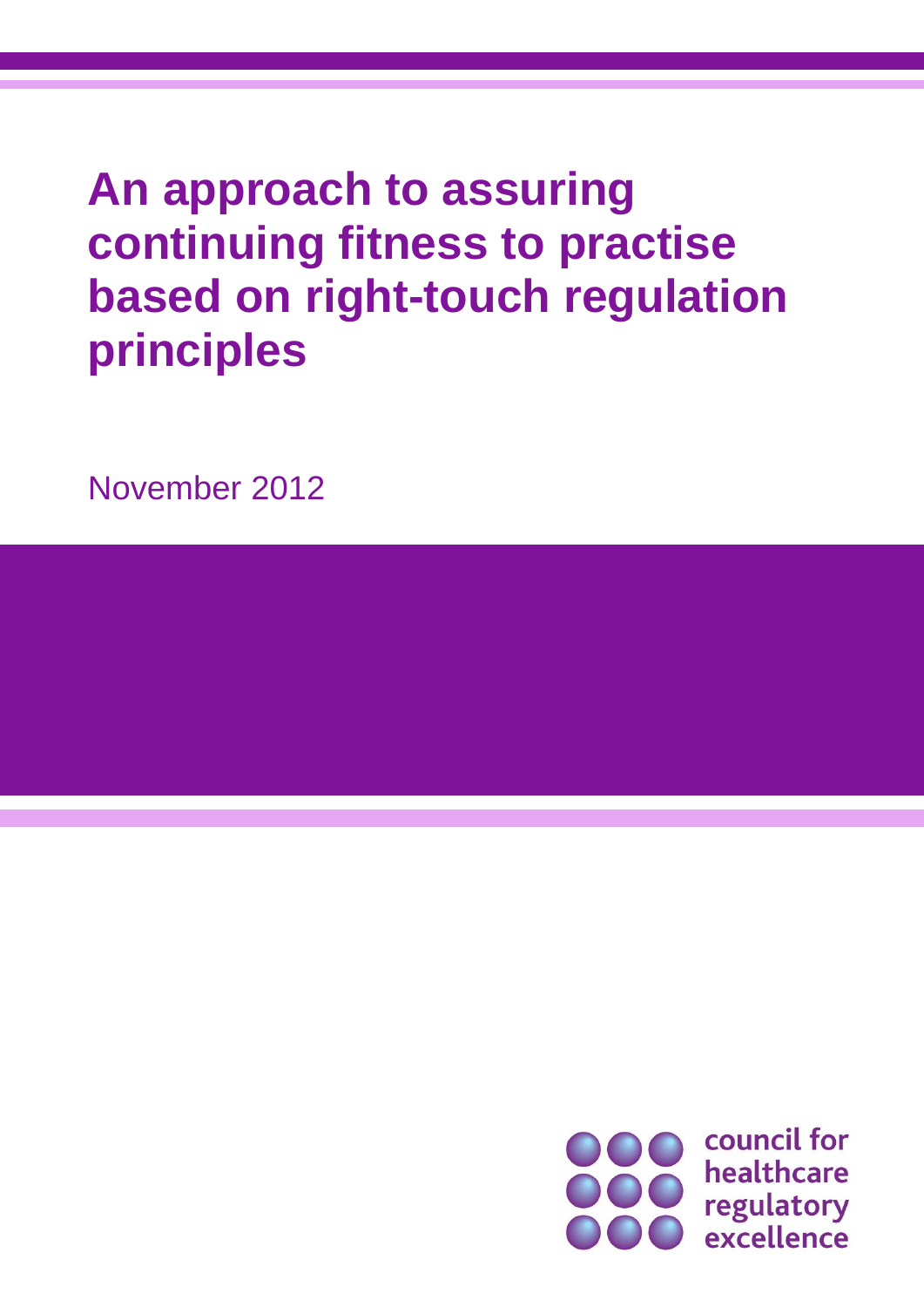# **About CHRE**

The Council for Healthcare Regulatory Excellence promotes the health and well-being of patients and the public in the regulation of health professionals. We scrutinise and oversee the work of the nine regulatory bodies<sup>1</sup> that set standards for training and conduct of health professionals.

We share good practice and knowledge with the regulatory bodies, conduct research and introduce new ideas about regulation to the sector. We monitor policy in the UK and Europe and advise the four UK government health departments on issues relating to the regulation of health professionals. We are an independent body accountable to the UK Parliament.

CHRE will become the Professional Standards Authority for Health and Social Care during 2012.

### **Our aims**

CHRE aims to promote the health, safety and well-being of patients and other members of the public and to be a strong, independent voice for patients in the regulation of health professionals throughout the UK.

# **Our values**

Our values act as a framework for our decision making. They are at the heart of who we are and how we would like to be seen by our partners. We are committed to being:

- Focussed on the public interest
- Independent
- Fair

 $\overline{a}$ 

- Transparent
- Proportionate.

# **Right-touch regulation**

Right-touch regulation<sup>2</sup> means always asking what risk we are trying to regulate, being proportionate and targeted in regulating that risk or finding ways other than regulation to promote good practice and high-quality healthcare. It is the minimum regulatory force required to achieve the desired result.

<sup>1</sup> General Chiropractic Council (GCC), General Dental Council (GDC), General Medical Council (GMC), General Optical Council (GOC), General Osteopathic Council (GOsC), General Pharmaceutical Council (GPhC), Health Professions Council (HPC), Nursing and Midwifery Council (NMC), Pharmaceutical Society of Northern Ireland (PSNI)

<sup>2</sup> CHRE, 2010. *Right-touch regulation*. Available at: http://www.chre.org.uk/policyandresearch/336/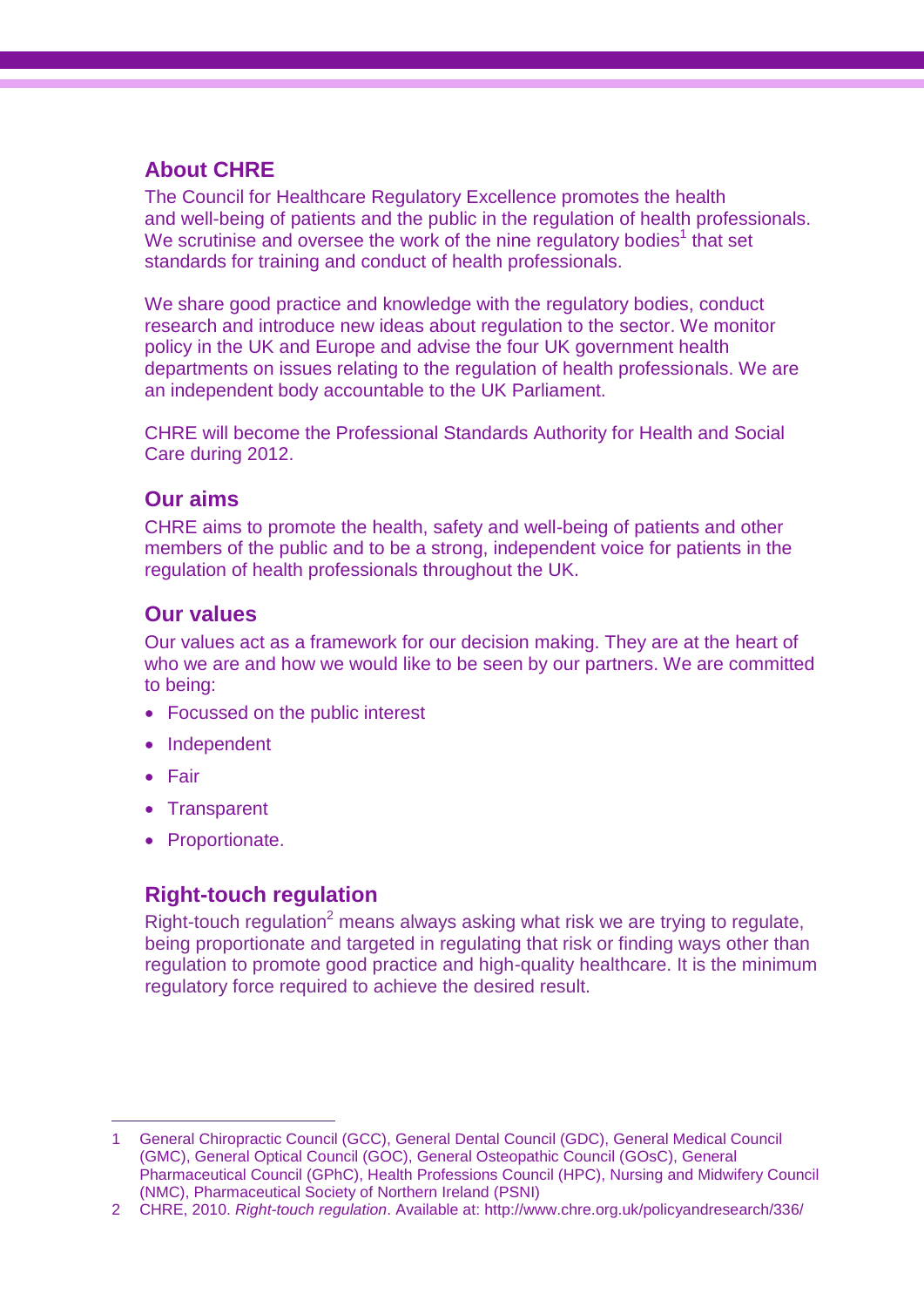# **Contents**

| 3. The purpose and scope of continuing fitness to practise5              |  |
|--------------------------------------------------------------------------|--|
|                                                                          |  |
| 5. Developing effective and proportionate continuing fitness to practise |  |
|                                                                          |  |
| 7. Annex 1: health and care regulators' plans for continuing fitness to  |  |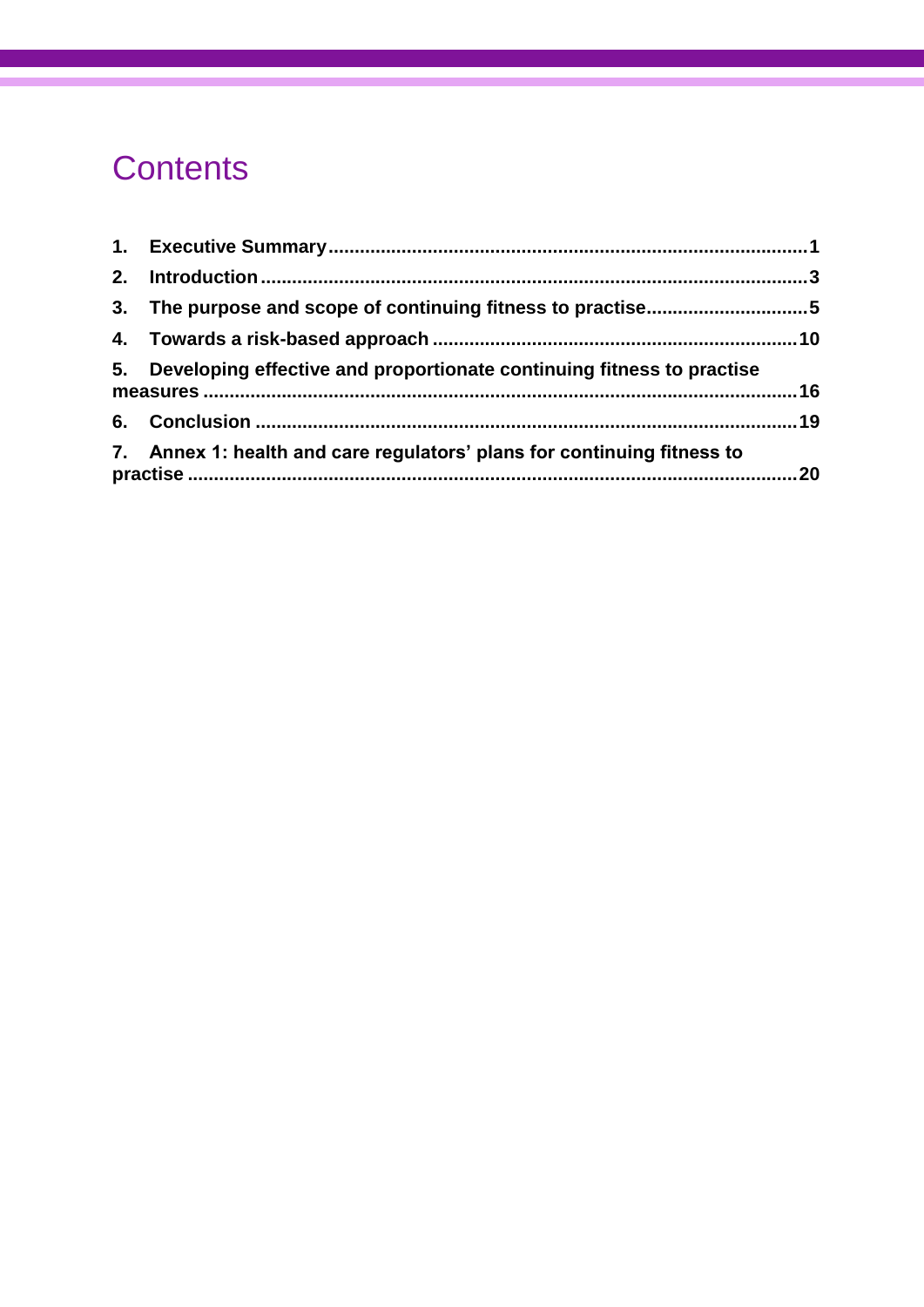# 1. Executive Summary

- 1.1 This paper looks at the role that professional regulation plays in supporting registrants to demonstrate that they are fit to practise throughout their practising lives. Right-touch regulation<sup>3</sup>, published in August 2010, sets out the principles that we believe should apply to regulation. It presents a risk-based approach, and argues that regulators should apply only the regulatory force that is necessary to achieve the desired result. We have used these principles to structure our thoughts on continuing fitness to practise.
- 1.2 In our view, the primary role of continuing fitness to practise should be that of reaffirming that registrants continue to meet the regulator's core standards. Evidence considered in this report suggests that standards of conduct as well as competence should form the backbone of continuing fitness to practise requirements.
- 1.3 In order to be fit to practise, a professional must practise in accordance with the regulator"s standards, including requirements relating to the maintenance of professional skills and knowledge, however, compliance with input-based continuing professional development requirements is not of itself a demonstration of continuing fitness to practise.
- 1.4 Other regulatory functions can help support the outcomes of the dedicated continuing fitness to practise function. Registration, fitness to practise and education can all contribute in different ways.
- 1.5 Right-touch regulation recommends taking a risk-based approach to regulatory decisions: mechanisms for assuring continuing fitness to practise should mitigate risks in a manner that is proportionate. Gaining a clear understanding of what registrants do and of the context in which they do it will help to understand and quantify the risks presented by the regulated groups. We should take a broad view of risk and of its causes and consider their impact on both competence and conduct.
- 1.6 The severity and prevalence of risks should guide decision-making about the regulatory force that is needed to address them. We have found it helpful to think of the range of possible continuing fitness to practise frameworks on a risk-based continuum, with those providing the highest levels of assurance (for the highest-risk professions) at the top of the scale, and decreasing levels of assurance as the risk decreases.
- 1.7 The information derived from quantifying risks can also allow continuing fitness to practise measures to focus on the practice areas or groups that present the greatest risks, for example the tools used to collect evidence of continuing fitness to practise can be used to gather information about specific areas of performance or conduct; some methods of collecting evidence of continuing fitness to practise can by their very nature help to mitigate certain risks.

 $\overline{a}$ 

<sup>3</sup> CHRE, August 2010. *Right-touch regulation*. Available at: [www.professionalstandards.org.uk](http://www.professionalstandards.org.uk/)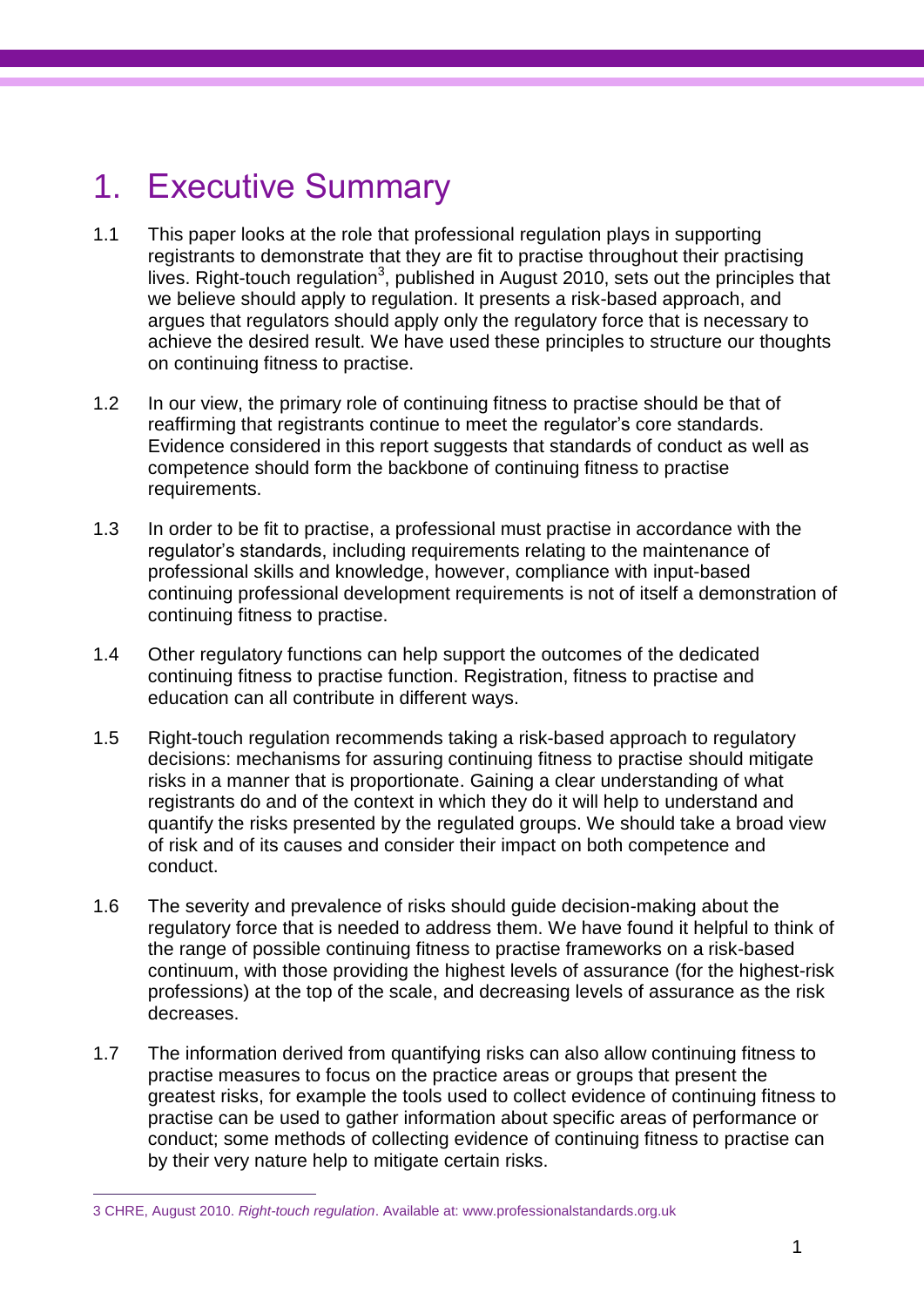- 1.8 Right-touch regulation also suggests that we should make use of any existing local or national mechanisms that can help with the delivery of their regulatory aims. The challenge will be to ensure that any mechanisms which are chosen to support the delivery of continuing fitness to practise are fit for their purposes.
- 1.9 In applying right-touch regulation, we found the concept of reliability was a useful way of thinking about the levels of assurance that different continuing fitness to practise measures can provide. By reliability, we mean the extent to which a regulator"s test of continuing fitness to practise accurately identifies as "passes" the individuals who continue to meet their standards and as "fails" those who do not. Some measures will be more reliable than others, and we suggest this variation should influence the design of each regulator"s continuing fitness to practise mechanisms.
- 1.10 Following the principle of proportionality, the level of risk should determine how reliable a response needs to be. On that basis, the question of whether a continuing fitness to practise framework is effective should be decided by whether it is as reliable as it needs to be to mitigate the risks presented by the profession.
- 1.11 Finally, we feel it is important that the public understands the levels of assurance these mechanisms can provide, and there should be transparency about what lies behind these decisions that determine how much regulatory force is needed to mitigate identified risks.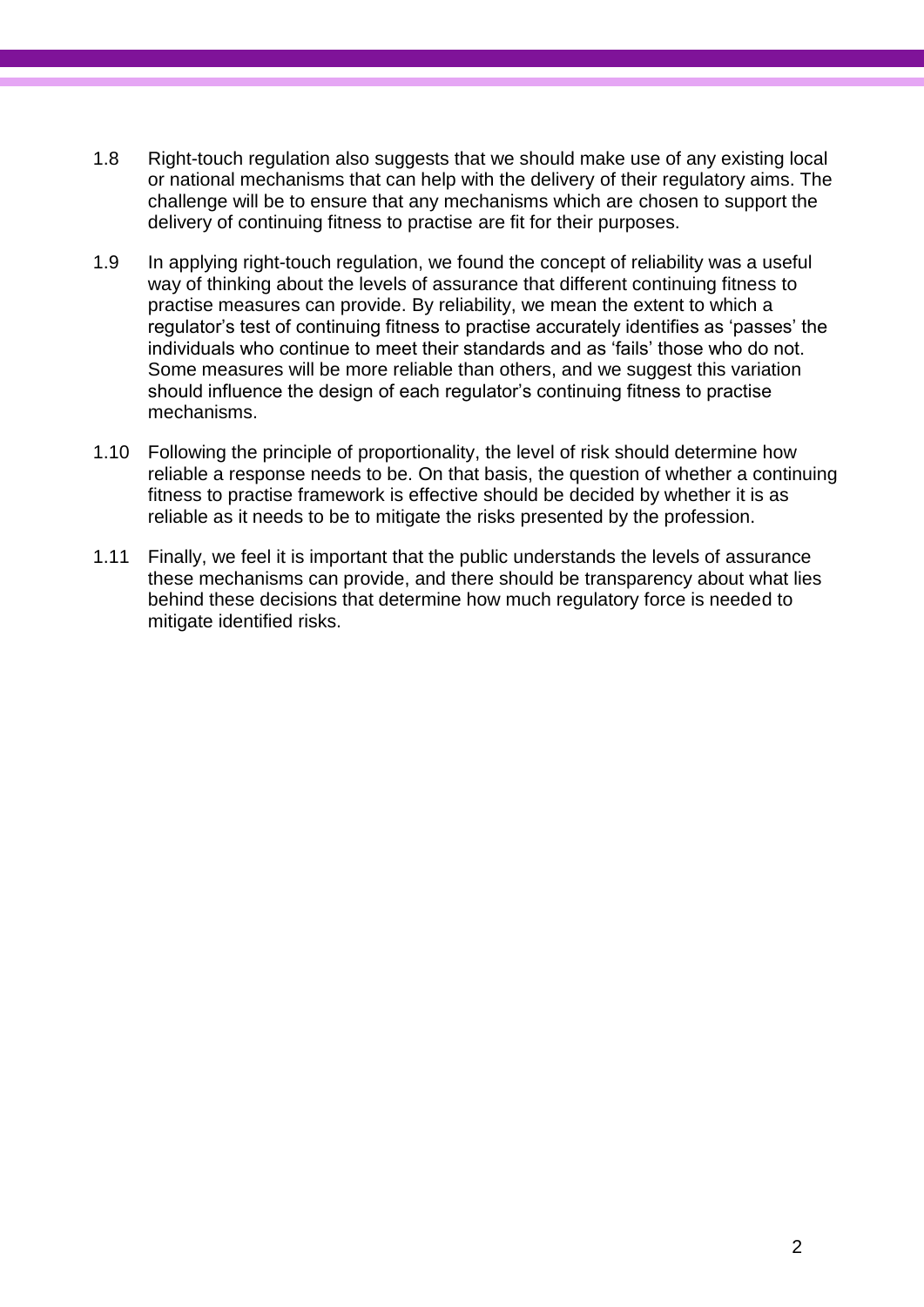# 2. Introduction

- 2.1 This paper addresses the question of how the public can be assured that their health or care professional is always fit to care for them. More specifically, it looks at the role that regulation plays in supporting registrants to demonstrate that they are fit to practise throughout their practising lives.
- 2.2 We recognise that professionalism is key to keeping patients and service users safe and maintaining the quality of their care. Professionals, professional bodies, employers and regulators should all do what they can to encourage and embed professional attitudes and behaviour. When it comes to supporting practitioners to remain safe and competent over time, professionalism has an important part to play.
- 2.3 Regulators also have a duty to ensure that the people on their register are fit to remain registered – they need to have answers to the question: "how can I know that the professional looking after me is up to date and fit to practise?". There needn"t be a tension between regulation and professionalism here. In developing mechanisms that enable them to periodically assure themselves of the fitness to practise of their registrants, regulators can provide an answer to this question, and in doing so support a culture of continuous learning and improvement.
- 2.4 Just how regulators choose to gain these assurances will depend on the groups they regulate, and on the context in which their registrants work. Continuing fitness to practise mechanisms should be proportionate to the risks posed by their registrants, and are therefore likely to vary between professions. Revalidation will not be an appropriate response for all professions, but for high-risk professions it may be. We find it helpful to think of the regulatory responses as sitting on a riskbased continuum, with revalidation at one end, and the auditing of self-reported, input based continuing professional development (CPD) at the other. What should be common to all responses is the monitoring of their effectiveness and of the transparency around these arrangements – over time regulators will need to be able to demonstrate that these mechanisms are achieving what they set out to achieve.
- 2.5 This paper sets out some broad guidance for regulators in the development and ongoing improvement of their continuing fitness to practise frameworks. We hope it will support regulators in taking a thoughtful and flexible approach to the challenge of assuring continuing fitness to practise.

#### **About our approach**

2.6 Throughout this paper we refer to regulators assessing continuing fitness to practise (rather than the term revalidation) because it describes the intended outcome, the purpose of the activity. As discussed above, revalidation is one way of demonstrating continuing fitness to practise. We distinguish between the regulators" responsibility for assuring themselves that registrants continue to be fit to practise – complying with their codes of practice; and the registrants" own responsibility for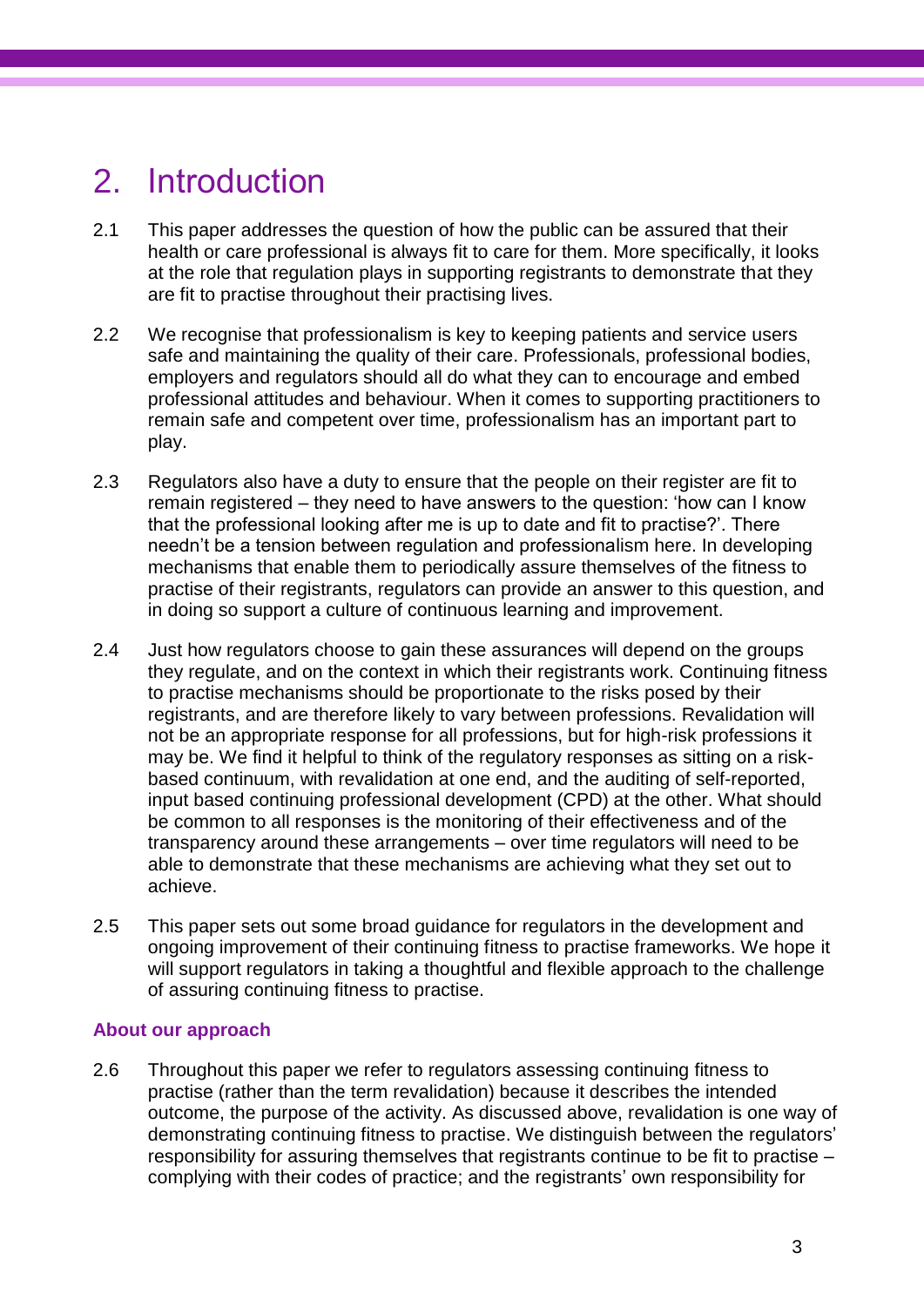continuing professional development which includes but may extend beyond the regulatory components of fitness to practise.

- 2.7 Right-touch regulation<sup>4</sup>, published in August 2010, sets out the principles that we believe should apply to regulation. It presents a risk-based approach, and argues that regulators should apply only the regulatory force that is necessary to achieve the desired result. It also stresses that the responsibility for assuring the quality of healthcare needs to be shared among regulators, employers, professionals, the law, and the people who use services. Right-touch regulation, we say, *'is based on a proper evaluation of risk, is proportionate and outcome focussed; it creates a framework in which professionalism can flourish and organisations can be excellent.'*
- 2.8 In order to apply right-touch regulation to continuing fitness to practise in this paper, we begin by defining the problem – setting out the purpose and scope of continuing fitness to practise. We go on to look at the sorts of risks associated with continuing fitness to practise, and how quantifications of risk should influence the design of continuing fitness to practise mechanisms to ensure that they are proportionate and targeted. Finally, we explain how, by taking into account both reliability and risk, these mechanisms can achieve what they were designed to achieve.

 $\overline{a}$ 

<sup>4</sup> CHRE, August 2010. *Right-touch regulation*. Available at: [www.professionalstandards.org.uk](http://www.professionalstandards.org.uk/)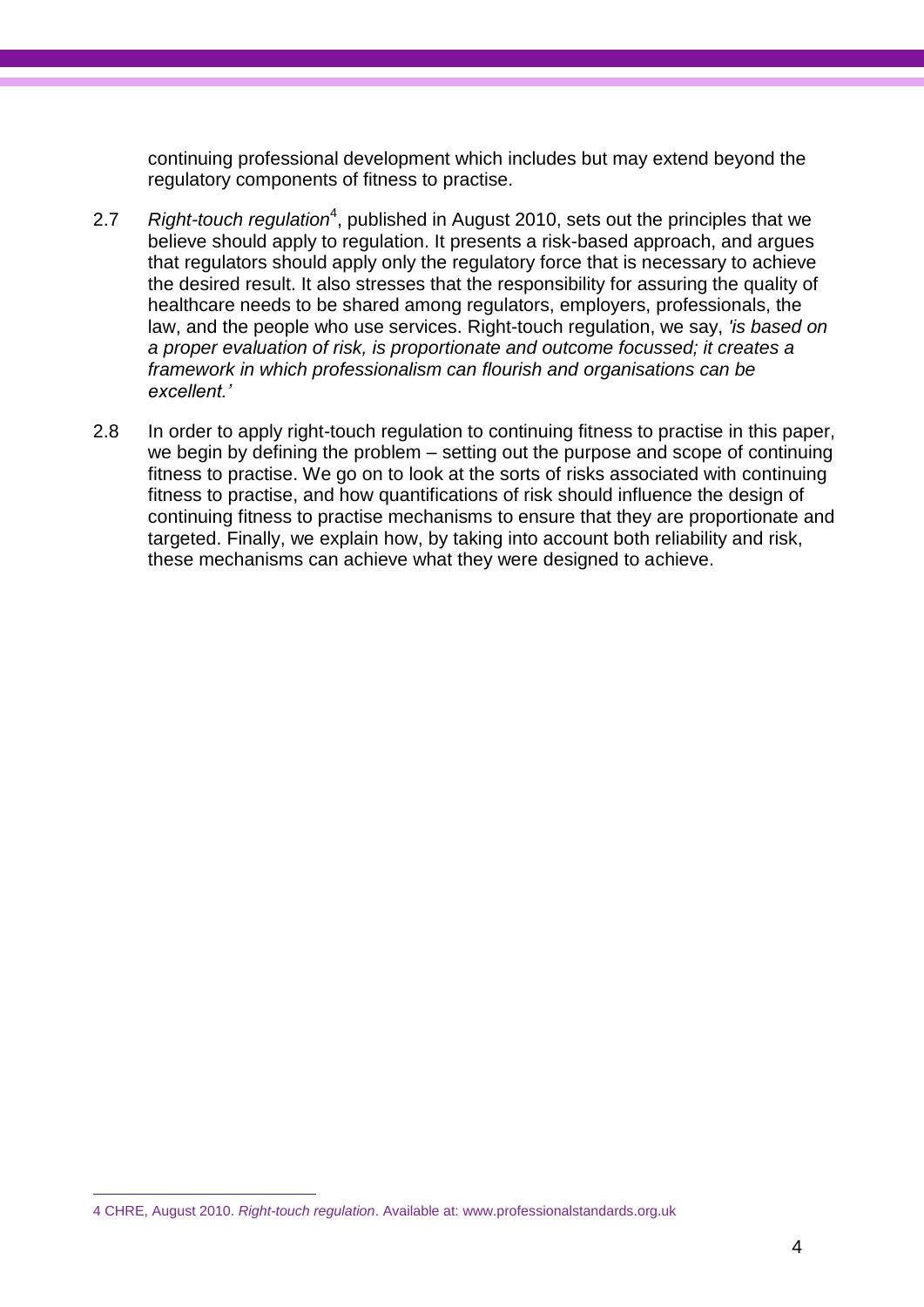# 3. The purpose and scope of continuing fitness to practise

- 3.1 This section explores some key questions about the regulator"s role in supporting its registrants to demonstrate their ongoing fitness to be on the register.
- 3.2 In the years following the publication of the report of the Shipman Inquiry<sup>5</sup>, there was much debate about the purpose of medical revalidation: was it to root out poorly performing doctors or to reconfirm their fitness to practise? In 2008, the Department of Health published a progress report on medical revalidation $^6$  in which it was stated, broadly, that the purpose of revalidation was to confirm the fitness to practise of registrants, take remedial action where standards appeared to have been breached, and remove from the register the small proportion of registrants for whom remediation has been unsuccessful.
- 3.3 In the Command Paper *Enabling Excellence<sup>7</sup> ,* published in February 2011, the Government made clear that while the development by the GMC of revalidation for doctors should continue as planned, proposals for revalidation for other professions must demonstrate "significant added value in terms of increased safety or quality of care for users of health care services'. The other regulators have responded to this by taking stock of their work on revalidation and by commissioning research, notably on the risks of the professions they regulate. A summary of the position of each regulator in relation to continuing fitness to practise is available at Annex 1.
- 3.4 Our last Performance Review $<sup>8</sup>$  stated that the outcome of revalidation or equivalent</sup> schemes should be that registrants could demonstrate they were safe and fit to practise. This continues to be our view, as does its corollary that **regulators should be able to provide assurances of the continuing fitness to practise of its registrants**. We propose that this can be and, in most cases, should be achieved by means other than formal revalidation<sup>9</sup>. This paper sets out this position in more detail, using the principles of right-touch regulation.

#### **What is the purpose of assuring continuing fitness to practise?**

3.5 In its paper on continuing fitness to practise published in 2008 $^{10}$ , the Health Professions Council<sup>11</sup> (HPC) touched on an important distinction relating to the purpose of revalidation, between "quality control" which is aimed at ensuring that

 5 The Shipman Inquiry, December 2004. *Fifth Report - Safeguarding Patients: Lessons from the Past - Proposals for the Future*. HMSO. Available at[: http://www.shipman-inquiry.org.uk/fifthreport.asp.](http://www.shipman-inquiry.org.uk/fifthreport.asp) Accessed 22/08/12

<sup>6</sup> Department of Health, July 2008. *Medical Revalidation – Principles and Next Steps*. Available at: [http://www.rcpch.ac.uk/sites/default/files/asset\\_library/Education%20Department/Revalidation/CMO%20Report%20of%2](http://www.rcpch.ac.uk/sites/default/files/asset_library/Education%20Department/Revalidation/CMO%20Report%20of%20Revalidation%202008.pdf) [0Revalidation%202008.pdf.](http://www.rcpch.ac.uk/sites/default/files/asset_library/Education%20Department/Revalidation/CMO%20Report%20of%20Revalidation%202008.pdf) Accessed 23/08/12

<sup>7</sup> HM Government, February 2012. *Enabling Excellence – Autonomy and Accountability for Healthcare Workers, Social Workers and Social Care Workers*. TSO.

<sup>8</sup> CHRE, June 2012. *Annual Report Volume II: Performance Review Report 2011-2012, Safety First.* TSO.

<sup>9</sup> Where revalidation is defined as a periodic assessment of fitness to practise.

<sup>10</sup> Health Professions Council, October 2008, *Continuing Fitness to Practise, Towards an evidence-based approach to revalidation*. Available at[: http://www.hpc-uk.org/assets/documents/10002AAEContinuingfitnesstopractise-](http://www.hpc-uk.org/assets/documents/10002AAEContinuingfitnesstopractise-Towardsanevidence-basedapproachtorevalidation.pdf)[Towardsanevidence-basedapproachtorevalidation.pdf.](http://www.hpc-uk.org/assets/documents/10002AAEContinuingfitnesstopractise-Towardsanevidence-basedapproachtorevalidation.pdf)

<sup>&</sup>lt;sup>11</sup> The Health Professions Council became the Health and Care Professions Council in August 2012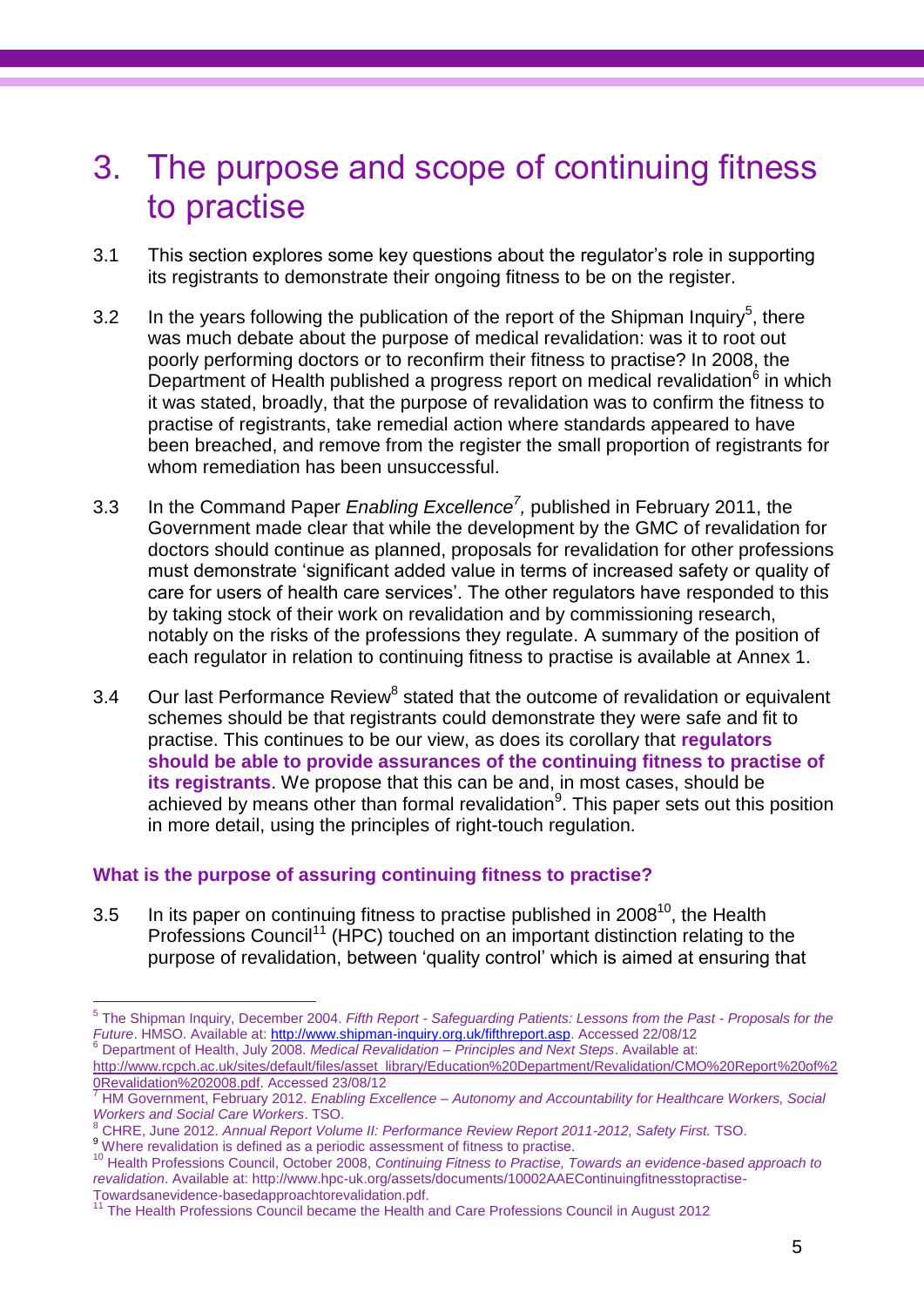professional standards are met, and "quality improvement" which aims to improve standards of care generally. They found that proposals for revalidation were often unclear in what they were trying to achieve.

- 3.6 This distinction had already been touched on in the 2006 Department of Health publication, *The Regulation of the Non-medical Healthcare Professions*. The report stated that a balance needed to be struck between compliance and improvement, and that a framework focusing on both was more likely to "motivate and engage with the majority who always aim to practise safely'<sup>12</sup>.
- 3.7 More recently, in *Enabling Excellence*, Government stated they would consider proposals for revalidation where "there [was] evidence to suggest significant added value in terms of increased safety *or* quality of care<sup>13</sup>. We can interpret 'increased safety' as the quality control option, and 'increased [...] quality of care' as the quality improvement option.
- 3.8 Using research into models in Canada, New Zealand and the UK, the World Health Organization's (WHO) European Observatory on Health Systems and Policies<sup>14</sup> identified a similar classification of two types of model for assessing the competence of physicians:
	- The learning model, that rewards activities that improve quality such as attendance at CPD events, self-assessment of learning needs, patient feedback, academic activities and audits, and
	- The assessment model in which performance is assessed either reactively, periodically, through systematic screening or through screening of high-risk groups.
- 3.9 The learning model is input-based, and therefore cannot be said to assure fitness to practise. The assessment model on the other hand aims to assess the fitness to practise of professionals and is therefore output-based, and should, if effectively implemented, be more reliable than the learning model.
- 3.10 The two options are not mutually exclusive however. Indeed the WHO research identified that where the assessment model was used, it was always in conjunction with the learning model, although the latter model on its own was most prevalent. Under the WHO definitions, the learning requirements are seen as providing the knowledge and improvements needed to allow registrants to succeed under the assessment requirements.
- 3.11 We feel that quality improvement can likely be achieved through considered and intelligent use of quality control mechanisms: using their various regulatory levers, professional regulators can support and encourage quality improvement. However,

 $\overline{a}$ 

<sup>&</sup>lt;sup>12</sup> Department of Health, 2006. *The Regulation of the Non-medical Healthcare Professions: a review by the Department of Health.* p. 11. Available at:

[http://www.dh.gov.uk/en/Publicationsandstatistics/Publications/PublicationsPolicyAndGuidance/DH\\_4137239.](http://www.dh.gov.uk/en/Publicationsandstatistics/Publications/PublicationsPolicyAndGuidance/DH_4137239) Accessed 24/07/12.

<sup>&</sup>lt;sup>13</sup> The Authority's italics.

<sup>14</sup> Sherry Merkur, Philipa Mladovsky, Elias Mossialos and Martin McKee, June 2008. *Policy Brief: Do lifelong learning and revalidation ensure that physicians are fit to practise?* World Health Organization. p16-17.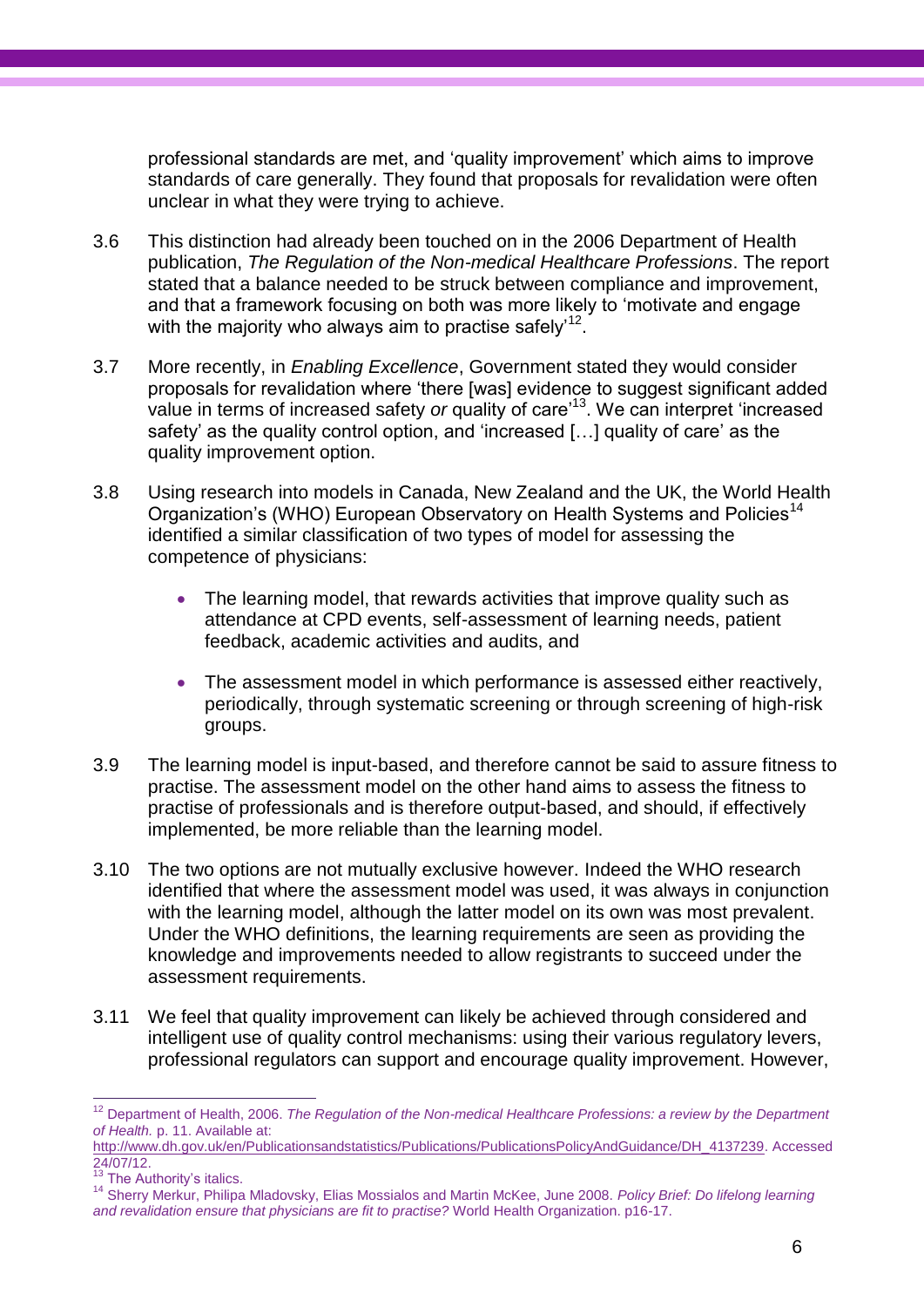professional regulators remain the guardians of minimum standards of conduct and competence, and have a duty to protect the public.

3.12 Therefore, in our view, the *primary* (though not necessary only) role of continuing fitness to practise should be that of **reaffirming that registrants continue to meet the core standards of competence and behaviour**.

#### **What is the scope of continuing fitness to practise?**

- 3.13 It is important to view *continuing* fitness to practise in relation to the full range of factors that define fitness to practise. All nine regulators have a legal duty to ensure that their registrants are fit to be on their register. How this duty is described varies between regulators in its wording but always consists of a competence element and a conduct element. Whichever model or combination of models is used to assess continuing fitness to practise it is clear that it must encompass both conduct and competence.
- 3.14 The HPC identified, from an analysis of the outcomes of its fitness to practise cases from 2006 to 2008, that conduct was the predominant risk posed by the professions it regulated<sup>15</sup>. Research published by the General Social Care Council in June  $2012^{16}$  also showed that 79% of its cases involved unacceptable behaviour, with only 29% of those cases involving both unacceptable behaviour and poor practice.
- 3.15 Other fitness to practise statistics back this up, for instance the General Dental Council found that 50 of the 171 issues considered by its Professional Conduct Committee in 2010 concerned either fraud and/or dishonesty, convictions or cautions, personal behaviour, or indecent assault or inappropriate sexual behaviour<sup>17</sup>.
- 3.16 Evidence from the National Clinical Assessment Service (NCAS), the NHS body that looks into concerns about the performance of dentists, doctors and pharmacists in England, Wales and Northern Ireland, also shows that a significant proportion of cases (44% of the cases they dealt with between December 2007 and March 2009) involved concerns about conduct.
- 3.17 Failings of conduct therefore seem to represent a high proportion of identified failings in fitness to practise.
- 3.18 Competence is the other essential component of fitness to practise. Competence issues accounted for 50% of the issues considered by the GDC"s Professional Conduct Committee in 2010<sup>18</sup>, 42% of cases considered by the GSCC (including

 $\frac{1}{2}$ 

<sup>15</sup> Health Professions Council, October 2008, *Continuing Fitness to Practise, Towards an evidence-based approach to revalidation*; section 5.1.1, page 21

<sup>16</sup> General Social Care Council, June 2012. *Regulating Social Workers (2001-12)*. Available at:

[http://www.gscc.org.uk/cmsFiles/Publications/LR\\_Regulating\\_social\\_workers\\_2001-12.pdf;](http://www.gscc.org.uk/cmsFiles/Publications/LR_Regulating_social_workers_2001-12.pdf) accessed 28/05/12 <sup>17</sup> General Dental Council, July 2012. *General Dental Council Annual report and accounts 2011: Regulation Statistical Report, Fitness to practise.* Available at[: http://www.gdc-](http://www.gdc-uk.org/Newsandpublications/factsandfigures/Documents/2011%20report%20additional%20figures%20Final.pdf)

[uk.org/Newsandpublications/factsandfigures/Documents/2011%20report%20additional%20figures%20Final.pdf.](http://www.gdc-uk.org/Newsandpublications/factsandfigures/Documents/2011%20report%20additional%20figures%20Final.pdf) Accessed 10/10/12

<sup>18</sup> Taking the data from the GDC Annual Report, CHRE has classified the following as competence issues: poor treatment, poor practice management, failure to obtain consent/explain treatment, failure to take appropriate radiographs, and prescribing issues.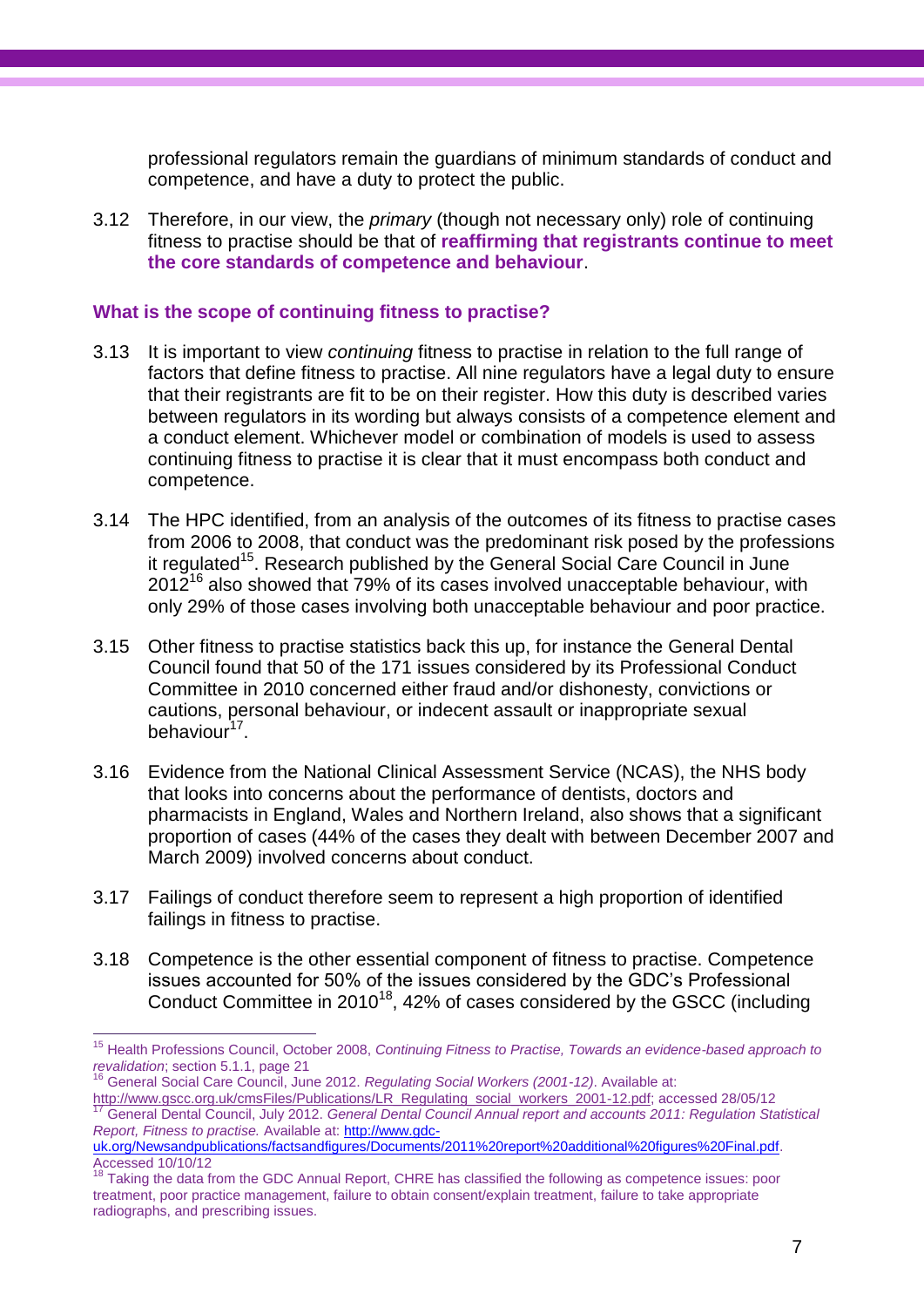the 29% of cases that concerned both conduct and competence), and 54% of cases reported by NCAS $^{19}$ .

- 3.19 The NCAS research into the cases it considered between 2001 and  $2008^{20}$ suggests that clinical difficulties are more common in the older age groups (although the figures are not statistically significant). This could be symptomatic of the challenge that professionals face in remaining up to date throughout their professional career. In order to remain fit to practise, practitioners have to keep up with developments in the technical aspects of their practice, as well as with workplace practices and cultural norms. This is reflected in the regulators" standards, which all include a requirement to maintain professional skills and knowledge. The evidence suggests that **standards of conduct as well as competence** should therefore form the backbone of continuing fitness to practise requirements.
- 3.20 Competence is assured at the point of entry on the register through the approval or recognition of pre-qualifying training provision. Once on the register, registrants must at the very least maintain the threshold level of competence, by which we mean the "contemporary" standard of registration. For activities where practice and technique evolve over time practitioners must also keep up-to-date, meaning that just to maintain a minimum level of competence, they need to be continually developing their skills and knowledge.
- 3.21 Revalidation is often referred to, as it was in *Trust, Assurance and Safety*, as a means of ensuring that professionals are both fit to practise and up-to-date. These two things are complementary – being up-to-date is a component of fitness to practise. In order to be fit to practise, **a professional must practise in accordance with the regulator's standards, including requirements relating to the maintenance of professional skills and knowledge.**
- 3.22 For the purposes of assuring continuing fitness to practise, regulators may choose to translate their generic requirements about keeping up to date into something more specific about how much and what sorts of training and learning professionals should undertake, or how they should demonstrate that they have stayed in touch with new developments. However, we caution that compliance with continuing professional development requirements, while it may be a helpful measure to some extent, is not of itself a demonstration of continuing fitness to practise.

#### **How does continuing fitness to practise fit with other regulatory functions?**

- 3.23 Other regulatory functions can **support the dedicated continuing fitness to practise function** in providing assurances to the public of registrants' fitness to practise.
- 3.24 Registration and, where applicable, licensing, form an integral part of continuing fitness to practise mechanisms. Registers are the regulator"s public-facing record of who is and continues to be fit to practise, and exclusion or suspension from the

 $\frac{1}{2}$ <sup>19</sup> National Clinical Assessment Service, September 2009. *NCAS Casework, The first eight years*. Available at [http://www.ncas.nhs.uk/publications/;](http://www.ncas.nhs.uk/publications/) accessed 18/06/12

<sup>20</sup> National Clinical Assessment Service, September 2009. *NCAS Casework: The first eight years*. Table 3.2 – concerns by practitioner group. Available at [http://www.ncas.nhs.uk/publications/;](http://www.ncas.nhs.uk/publications/) accessed 18/06/12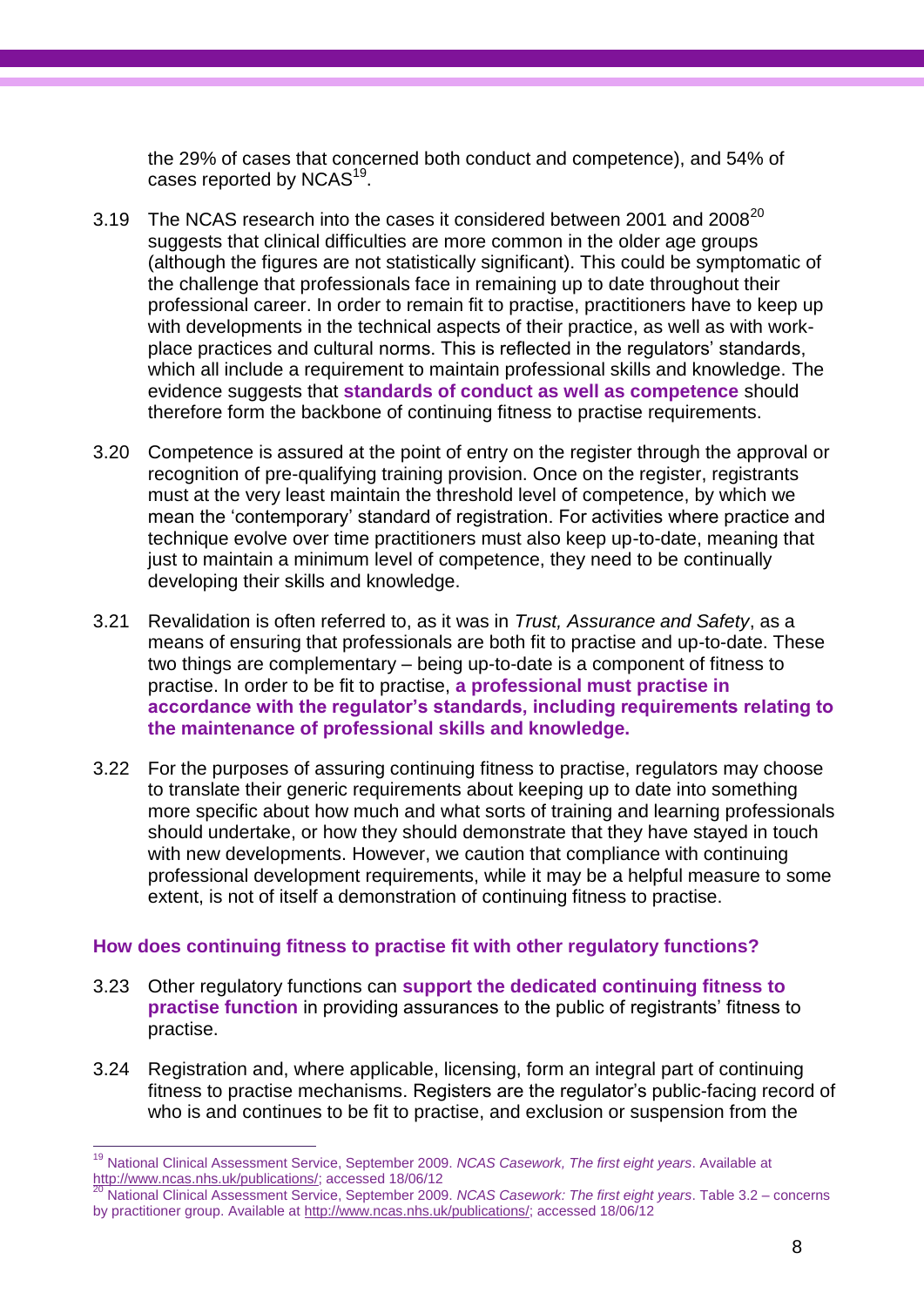register means exclusion or suspension from the profession. Re-registration and relicensing schemes give the regulators the opportunity to periodically assure themselves and therefore the public of their registrants' fitness to practise.

- 3.25 Education and training functions can help reduce the numbers of registrants whose conduct and competence fall below acceptable standards later in their careers. This can be achieved not only by maintaining the quality of pre- and post-qualifying education, but also by ensuring that accredited training programmes produce professionals who understand the importance of professionalism and of keeping up to date and fit to practise throughout their careers.
- 3.26 Fitness to practise mechanisms can also play a part in supporting continuing fitness to practise, by providing valuable information about who is failing to meet standards, which standards are most frequently breached, and how the standards apply in different situations. This information can then be used to help registrants stay above the line, and to inform the design of mechanisms that contribute to mitigating these risks.

#### **In summary**

3.27 In this section, we have established that assuring continuing fitness to practise is about reaffirming that registrants continue to meet minimum professional standards of conduct and competence. We have explained that this can be achieved not only by introducing dedicated continuing fitness to practise mechanisms, but also by ensuring that all other functions contribute to this overarching aim.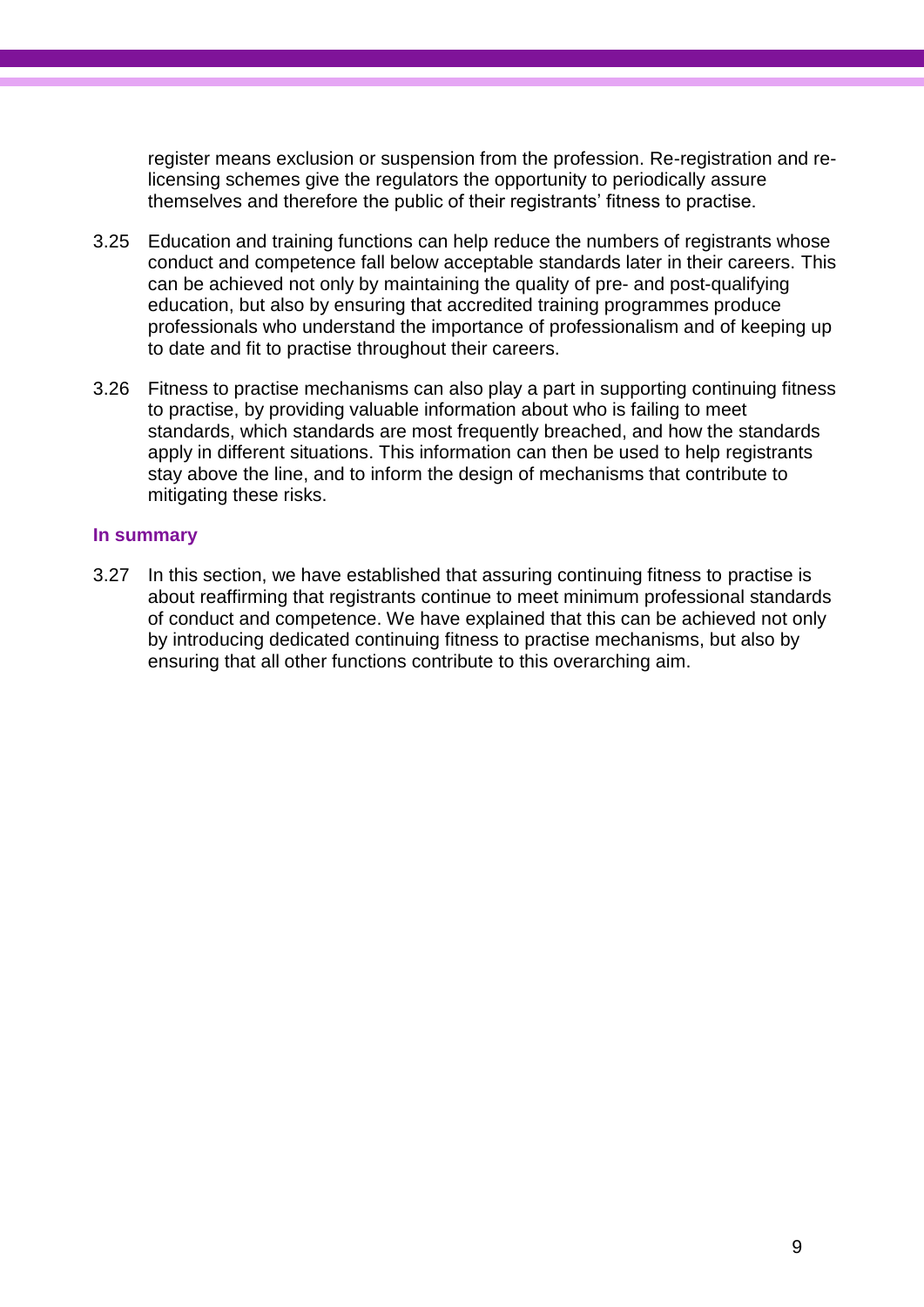# 4. Towards a risk-based approach

4.1 In accordance with the principles of right-touch regulation, we consider in the following section how regulators could use the quantification of risk so that their approach and methods of assessing continuing fitness to practise are targeted and proportionate.

#### **Understanding and quantifying the risks presented by a profession**

- 4.2 Developing ways of assuring continuing fitness to practise that are proportionate and effective at mitigating risks will require **a clear understanding of what professionals do, and of the context in which they do it.** Some regulators have commissioned research in this area, which we have sought to consolidate in the following paragraphs, in order to get a broad understanding of range of issues that regulators are considering.
- 4.3 The General Optical Council (GOC) commissioned Europe Economics to determine what the key risks were in the optical professions<sup>21</sup>. They considered a classification of risks based on "adverse events", which are clinical actions that could result in harm to a patient, such as misdiagnosis of glaucoma; and "contextual factors', which are the factors independent of the clinical specifics of a patientpractitioner encounter that could influence the level of risk in that encounter, such as the length of time in practice.
- 4.4 In Table 1, we offer a classification that follows a broadly similar model to this one. It identifies a range of factors that could determine whether a practitioner poses a risk to service users. We have used the research carried out by the different regulators to inform the classification, as well as the table provided in *Trust, Assurance and Safety<sup>22</sup>* and the research carried out by NCAS on its casework. The factors in the table relate to the practitioner and their continuing fitness to practise, and fall into two categories:
	- **Context**: this covers variables relating to the context of the professional"s employment, and to their education and training.
	- **Activity**: this covers factors<sup>23</sup> associated with different health and social care tasks, that determine how risky they may be.
- 4.5 The table was developed with reference to materials in which causal risk factors were identified as applying, or potentially applying to certain professions or groups within a profession, and we have noted the source of the information in the table for reference $^{24}$ . The factors appear in the table in alphabetical order.

 $\frac{1}{2}$ <sup>21</sup> General Optical Council and Europe Economics, March 2010, *Risks in the optical profession, final report*. Available at[: http://www.optical.org/goc/filemanager/root/site\\_assets/risk\\_research\\_cet/risk\\_report.pdf;](http://www.optical.org/goc/filemanager/root/site_assets/risk_research_cet/risk_report.pdf) accessed 18/06/12.

<sup>22</sup> Department of Health, February 2007. *Trust, Assurance and Safety – the regulation of health professionals in the 21st Century.* TSO.

<sup>&</sup>lt;sup>23</sup> For the purposes of this paper, we have not considered the specifics of these risks, which of course vary from one profession to another, however, we have considered a broad classification.

<sup>24</sup> We recommend that the source material is referred to for more detailed information about how these risk factors are thought to apply to specific professions.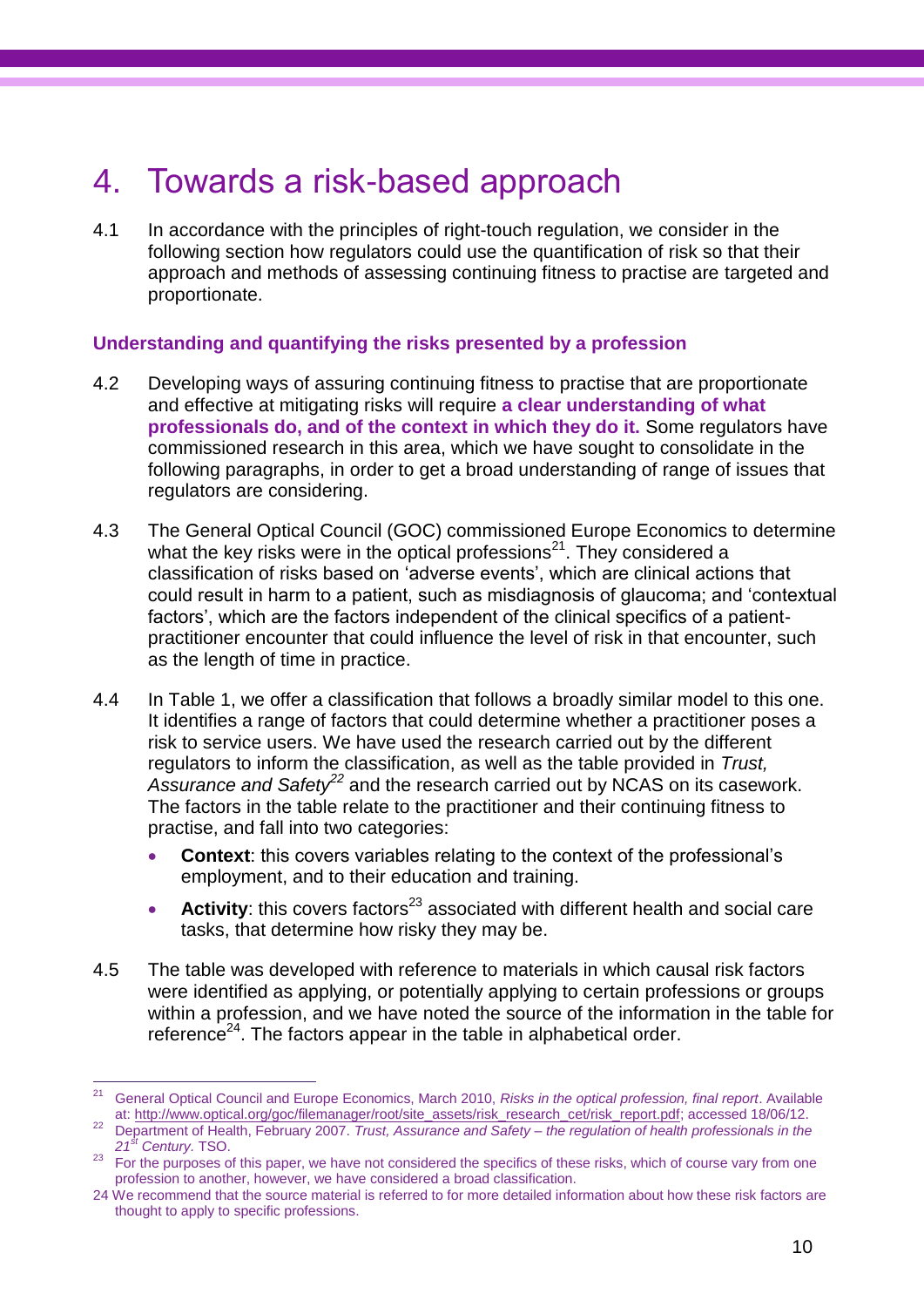- 4.6 The table also includes our own interpretations of what each risk factor might entail.
- 4.7 We have excluded from the table:

 $\overline{a}$ 

- Factors where the risk to the patient is unaffected by the individual"s competence and/or conduct
- Spurious indicators<sup>25</sup> of risk that may indicate the presence of but are not in a causal relationship with an increase in risk.
- 4.8 With regard to the latter point, examples of indicators are age, gender and ethnicity, or the "locum status" of a practitioner. Taking the locum status as an example, the research carried out by Europe Economics for the GOC concluded that "there is no compelling reason why a locum practitioner should be inherently less competent than one who is permanently employed. [...] It is likely that any increased risk is a combination of individual characteristics  $[...]$  and systemic failures  $[...]^{26}$ . The important term here is "inherent". If locum practitioners are found to present a greater risk than non-locums, this can most likely be explained by factors relating to employment arrangements, rather than something inherent in locum practitioners.
- 4.9 In considering whether these causal factors apply to the groups they regulate, we would urge regulators to look for the impact they might have both on the **competence and the conduct** of their registrants.
- 4.10 This table exemplifies the **broad range of factors that regulators might wish to consider** when determining how much resource to put into continuing fitness to practise, and how to design the continuing fitness to practise mechanisms. Some of them are likely to apply to all professions, such as the length of time in practice. Others may not apply to all professions, or indeed to all groups within a profession.

<sup>25</sup> We acknowledge that the distinction between spurious and causal is not always clear-cut or indeed easily identifiable – determining which is which is a notorious challenge for researchers. But it is important to note that while spurious indicators may provide a useful indication of where further research is needed, identifying them will not in and of itself enable a regulator to understand the nature of the risk that is posed by its registrants.

<sup>26</sup> Europe Economics, March 2010. *Risks in the Optical Profession, Final Report*. General Optical Council. p 46, para 6.21.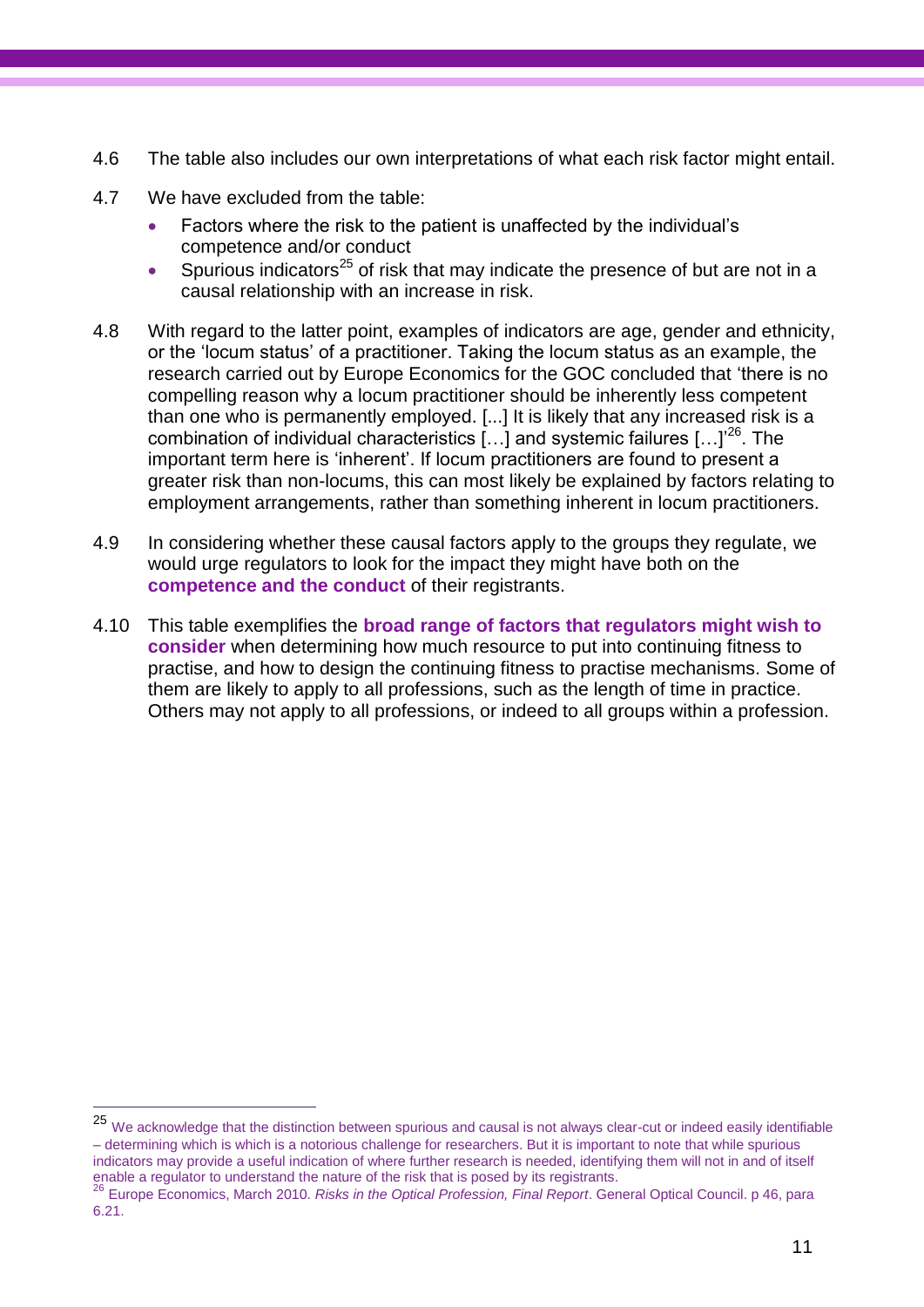|                             | <b>Risk factor (source)</b>                                              | <b>CHRE</b> description                                                                                                                                     |
|-----------------------------|--------------------------------------------------------------------------|-------------------------------------------------------------------------------------------------------------------------------------------------------------|
| <b>Context</b>              | Effectiveness of clinical governance (or<br>equivalent) mechanisms (GOC) | What measures are in place to manage risk<br>and learn from mistakes                                                                                        |
|                             | Effectiveness of qualifying training (HPC)                               | How well the course has taught skills,<br>knowledge, and professionalism                                                                                    |
|                             | Frequency of practice (PSNI, TAS)                                        | If practitioner is well-versed in his/her field,<br>e.g. returners to practice, practitioners in<br>predominantly management roles                          |
|                             | Level of autonomy (TAS)                                                  | Extent to which practice is monitored and<br>practitioners able to practice independently                                                                   |
|                             | Level of isolation (GOC)                                                 | Level of interaction with other practitioners<br>(linked to practice context)                                                                               |
|                             | Level of support (PSNI)                                                  | Quantity and quality of appraisals, learning<br>opportunities, etc. to which registrant has<br>access                                                       |
|                             | Practice context (GOC, GOsC, TAS)                                        | Whether practising in private practice, NHS<br>or non-NHS managed environments, or<br>domiciliary                                                           |
|                             | Time since qualification (GOC, NCAS, TAS)                                | Length of time since practitioner qualified<br>(linked to age)                                                                                              |
|                             | <b>Workload (PSNI)</b>                                                   | Pressure on practitioners to be more<br>efficient; increased stress                                                                                         |
| <b>Risk factor (source)</b> |                                                                          | <b>Description</b>                                                                                                                                          |
| <b>Activity</b>             | Complexity of task (GOC, TAS)                                            | Complexity of diagnosis, procedure, or<br>treatment; including the management of<br>issues related to the service user such as<br>compliance with treatment |

# **Table 1: Risk factors associated with continuing fitness to practise**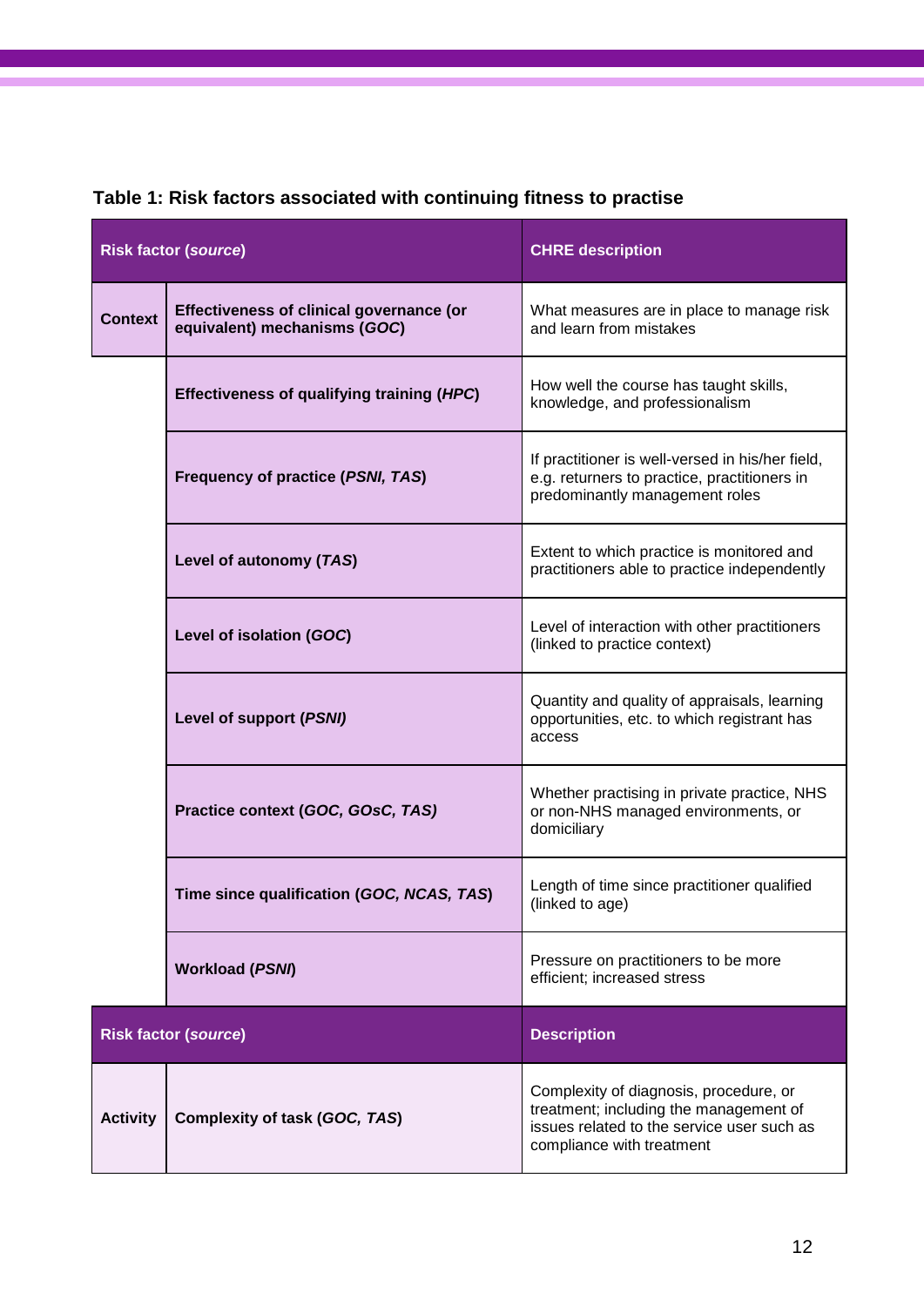| <b>Emotional and psychological engagement</b><br>(CHRE)    | Extent to which intervention poses an<br>emotional and /or psychological risk to the<br>service user                    |
|------------------------------------------------------------|-------------------------------------------------------------------------------------------------------------------------|
| Level of responsibility for service user safety<br>(TAS)   | Whether responsible for service user safety,<br>how many responsible for; vulnerability<br>and/or severity of condition |
| Likelihood and severity of treatment side<br>effects (GCC) | Extent to which practitioner manages<br>negative side-effects                                                           |
| <b>Medical invasiveness (TAS)</b>                          | Whether the intervention requires invasive<br>medical treatment                                                         |
| Rate of evolution of techniques (GOC)                      | Level of need for ongoing training and<br>learning                                                                      |
| Sexual invasiveness (GOsC)                                 | Whether the intervention requires<br>undressing and/or contact with intimate<br>areas                                   |

**CHRE:** although it did not feature in any of the literature reviewed, this risk factor has been added by the authors, on the basis that if medical and sexual invasiveness can be said to result in heightened risks for service users, so too can psychological or emotional "invasiveness". **GCC**: Europe Economics, February 2010. *Report to the General Chiropractic Council*. General Chiropractic Council.

**GOC**: Europe Economics, March 2010. *Risks in the Optical Profession, Final Report*. General Optical Council.

**GOsC**: KPMG, 2011. *How do osteopaths practise? Executive summary.* General Osteopathic Council.

**HPC**: Health Professions Council, October 2008. *Continuing Fitness to Practise, Towards an evidence–based approach to revalidation*. Health Professions Council.

**NCAS**: National Clinical Assessment Service, September 2009. *NCAS Casework, The first eight years*. National Clinical Assessment Service.

**PSNI**: University of Manchester, June 2011. *Assessing Risk Associated with Contemporary Pharmacy Practice in Northern Ireland, Executive Summary of the Final Report*. Pharmaceutical Society of Northern Ireland

**TAS**: HM Government, February 2007. *Trust, Assurance and Safety – The Regulation of Health Professionals in the 21st Century*. TSO.

#### **Towards a proportionate and targeted approach**

- 4.11 The principles of right-touch regulation suggest that regulatory responses should be proportionate to risk.
- 4.12 The **severity and prevalence of any risks relating to continuing fitness to practise should guide decision-making** about the regulatory force that is needed to address them. This approach can also guide decisions about the resources it should be dedicating to continuing fitness to practise.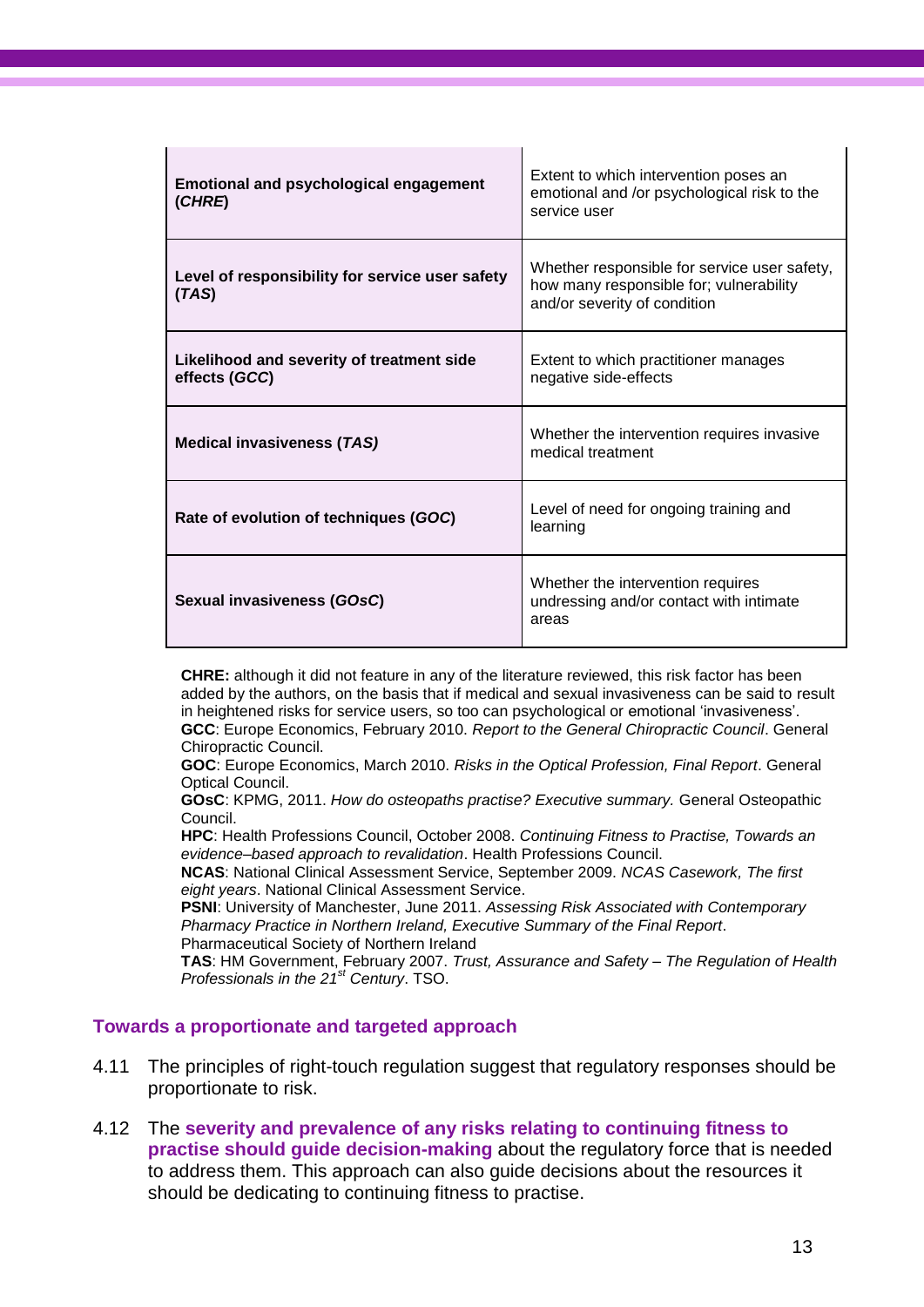- 4.13 Judgements will need to be made about how serious and prevalent a risk factor needs to be in order to trigger a regulatory response; which particular factors or combinations of factors are cause for greatest concern; and when the low-level presence of multiple factors becomes problematic.
- 4.14 We find it helpful to think of the **range of possible continuing fitness to practise frameworks on a risk-based continuum**, with those providing the highest levels of assurance (for the highest-risk professions) at the top of the scale, and decreasing levels of assurance as the risk decreases.
- 4.15 This can be usefully illustrated with a graph: the level of risk is on the *x* axis (the independent variable), and the level of assurance/ reliability of measurement on the *y* axis (the dependent variable).



#### **Figure 1: How levels of risk drive levels of assurance**

- 4.16 The information derived from **quantifying risks** could also allow continuing fitness to practise measures to **focus on the practice areas or groups that present the greatest risks**.
- 4.17 The regulator can tailor the tools it uses to collect evidence of continuing fitness to practise processes to gather information about specific areas of performance or conduct. For example, if there were serious concerns about one-to-one consultations involving intimate examinations, information on that topic could be gathered through continuing fitness to practise mechanisms to try to identify and root out sub-standard practice.
- 4.18 Some methods of collecting evidence of continuing fitness to practise can by their very nature help to mitigate certain risks. If, for instance, isolated practice is identified as a major risk factor, practitioners could be required to provide feedback from peers on their performance. This provides the regulator with valuable third party feedback, but is also a way of getting practitioners to engage with each other and reflect on their own and others" practice and behaviour.
- 4.19 Continuing fitness to practise requirements can be adapted to improve performance in specific areas in order to help registrants meet standards – continuing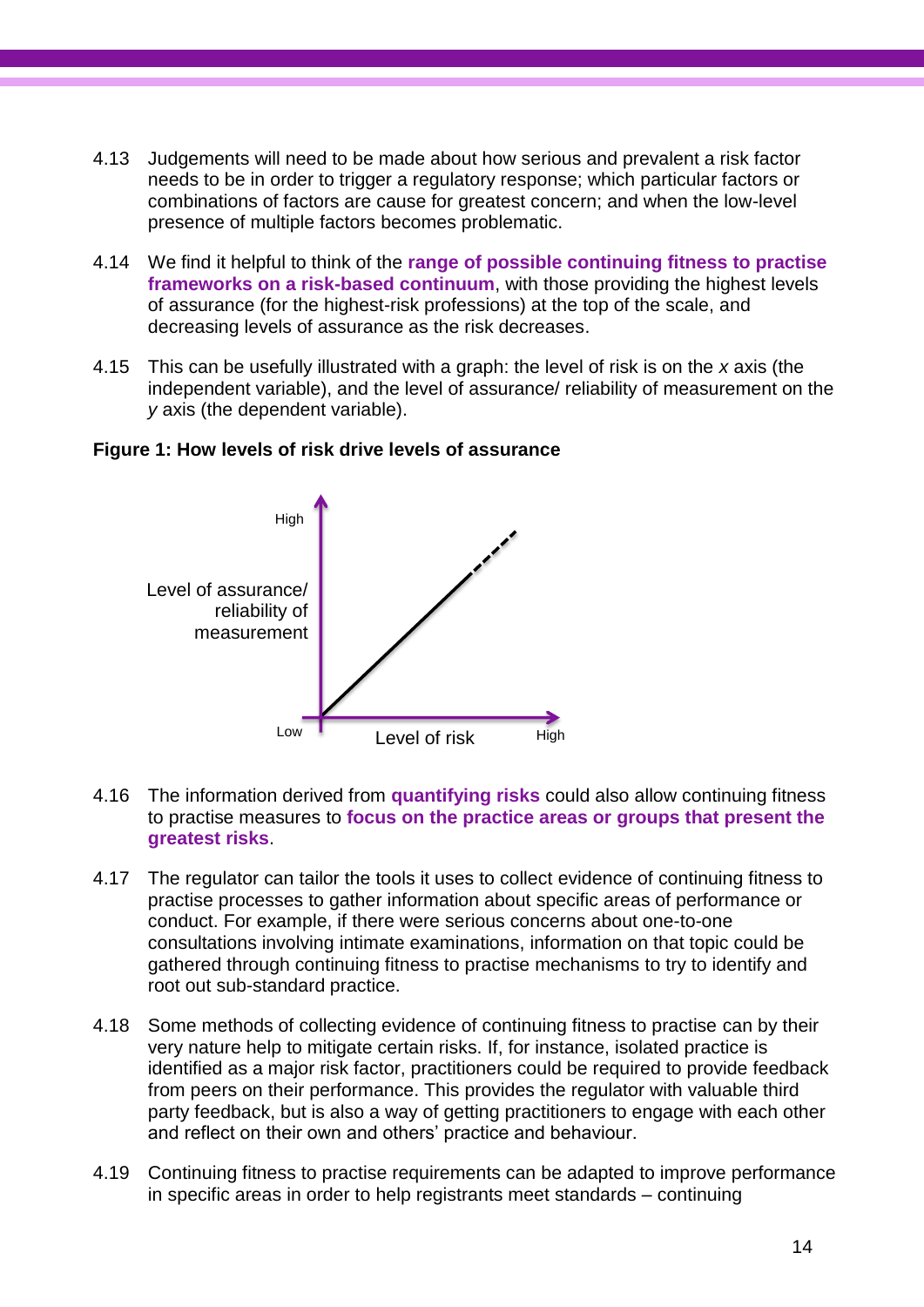professional development requirements in particular. For example, the regulator may wish to mandate training on record-keeping if this has been highlighted, perhaps from analysis of fitness to practise data, as an area of particularly poor performance and one which is putting patients and service users at risk.

4.20 Regulators can also use continuing fitness to practise mechanisms to better assure themselves of the fitness to practise of specific groups, if they have good reason to believe that they pose a higher risk to patients and the public. Practitioners with responsibility for a greater number of patients, or who practise with particularly vulnerable groups could be targeted for non-random sampling, for instance. Care must always be taken to ensure that such targeted methods do not discriminate against any groups who share the protected characteristics as defined in the Equality Act 2010.

#### **Making use of existing mechanisms**

- 4.21 Right-touch regulation suggests that regulators may want to **make use of any existing local or national mechanisms** that can help with the delivery their regulatory aims. This can help reduce costs to the regulator, as well as keeping a check on the overall regulatory burden by avoiding duplication of effort. With continuing fitness to practise, the regulator may be several steps removed from the practitioner – peers, employers, and patients and service users are no doubt closer than the regulator to assess fitness to practise. In the NHS, quality and clinical governance systems, including existing appraisal and patient feedback mechanisms, could be a valuable source of information. For professions who sit outside the NHS, professional bodies may also be able to provide some support.
- 4.22 The challenge will be to ensure that **any mechanisms which are chosen are fit for their purposes,** as we believe regulators should retain responsibility for assuring their registrant's continuing fitness to practise. This means they must make sure any such delegated mechanisms are providing them with the type and quality of information necessary for them to make timely and accurate decisions about an individual"s continuing fitness to practise.

#### **In summary**

4.23 In this section we have illustrated the breadth of factors that can determine whether or not there are risks associated with the continuing fitness to practise of a profession, explained how evaluations of risk can be used to ensure that continuing fitness to practise mechanisms are proportionate and targeted, as well as how regulators can reduce the regulatory burden by making use of existing national and local mechanisms.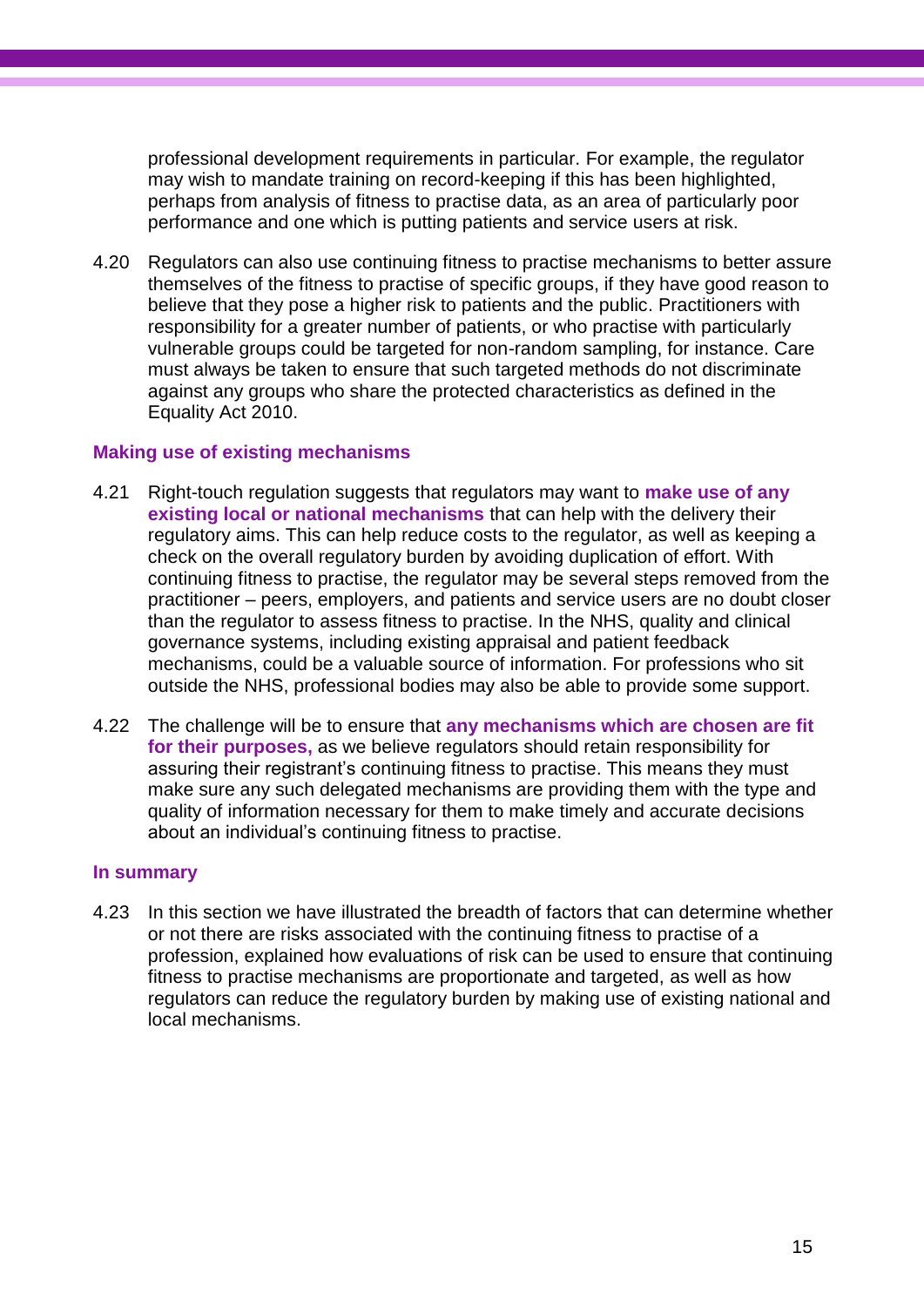# 5. Developing effective and proportionate continuing fitness to practise measures

5.1 We feel that measures of continuing fitness to practise should provide assurances of the competence and conduct of professionals. This means that they must allow regulators to make informed decisions about a registrant"s fitness to practise. In this section we consider how this could be achieved in a way that is in line with principles of right-touch regulation.

#### **Developing reliable and consistent measures of continuing fitness to practise – the theory**

- 5.2 The techniques used to periodically reaffirm fitness to practice should, in theory, **consistently and accurately identify as a 'pass' those registrants who continue to meet standards, and as a 'fail' those who do not** – in other words their measurement techniques should yield reliable results.
- 5.3 It may be useful here to look to quantitative research, which often relies on measurement techniques that measure *indirectly* something that is very difficult if not impossible to measure directly. In order for such research methods to be valid, it must be shown that these indirect measurements consistently track the variations in the phenomena they purport to measure – in other words, proxy measures need to be shown to be reliable.
- 5.4 Opinion polls attempt to predict election outcomes, but what they actually measure is what people are willing to say are their voting intentions in response to an interview or questionnaire. Similarly, a self-assessment questionnaire can only directly measure a registrant's ability to successfully complete the questionnaire, so what regulators using this technique may want to demonstrate is that their questionnaire can be used as a *reliable* indirect measure of continuing fitness to practise. Its ability to do so can be improved by making improvements either to the questionnaire or to the interpretation of the results.
- 5.5 Another technique used by researchers is "triangulation", which is the use of a minimum of two instruments to measure the same phenomenon. This works on the basis that overall reliability of measurement can be improved by using several measurement techniques. We consider the basic principle of evidence corroboration can be of huge value, by improving the accuracy of measurement mechanisms. For example, combining a self-assessment questionnaire with patient feedback is likely to result in a more reliable overall assessment than the use of one of them alone.
- 5.6 A researcher presented with the problem of how to measure fitness to practise would seek to reduce the margins of error as much as possible. Two types of error will arise from these assessments. The first are 'false alarms', also known as false negatives, where assessments incorrectly identify a person as unfit. These errors have cost implications and present difficulties for registrants and sometimes employers, but they are not risky as such. The second are false positives, when the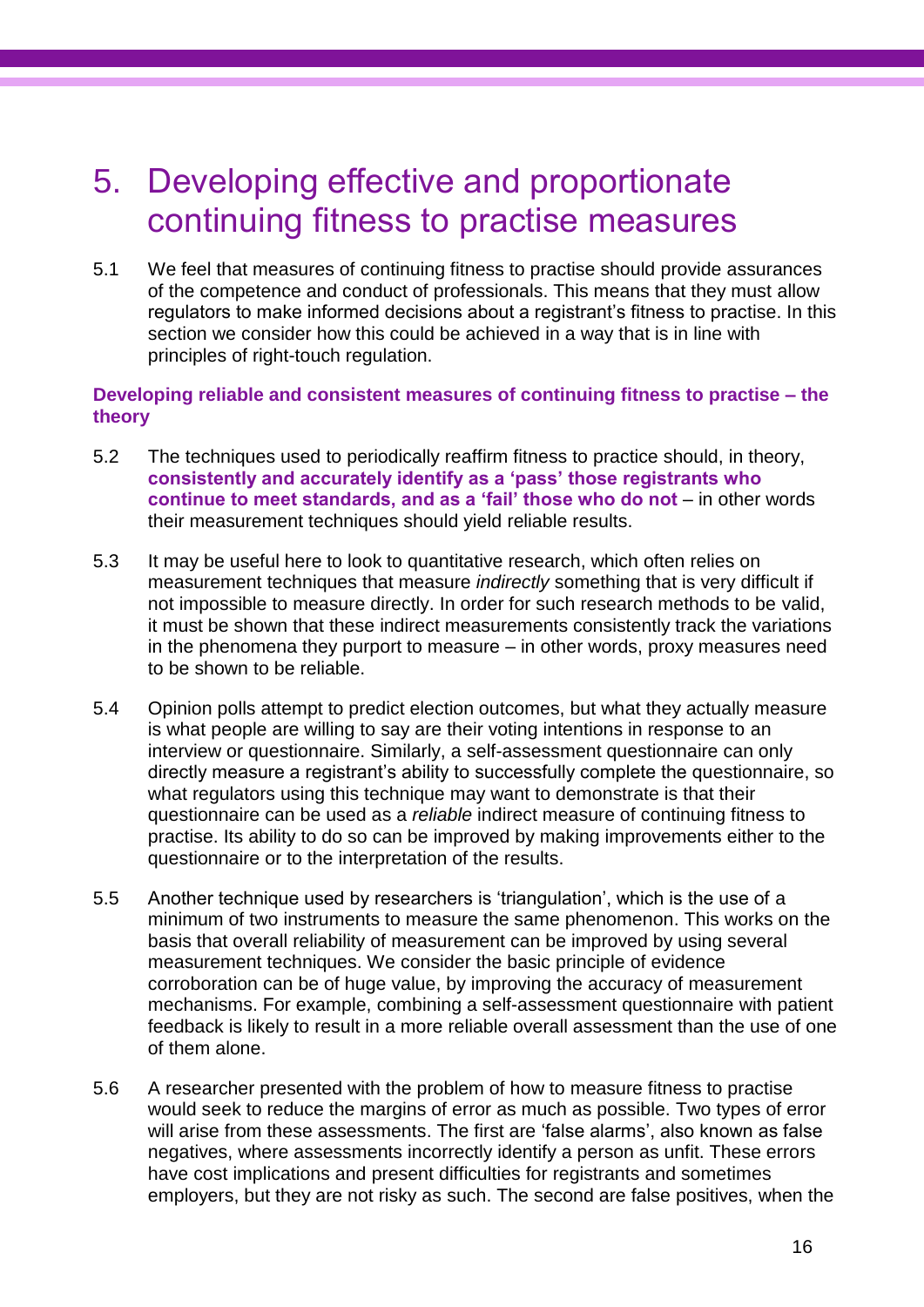system fails to identify someone who is not fit to practise – these errors present a greater risk than false negatives. Improving reliability is important because it should help to reduce both types of error.

- 5.7 This concept is usefully illustrated by the multi-stage funneling processes proposed by some regulators. These processes involve an initial high-level screening of a large number of registrants with triggers for further investigation, examination of more detailed evidence, referral for assessment, and finally regulatory action if the registrant is identified as unfit to practise. Built into this model is the tacit acknowledgement that the initial screening process will inevitably pick out for further investigation a number of registrants who are fit to practise, but the model is designed to screen out these registrants in subsequent stages of the process.
- 5.8 Typically, reducing the number of false alarms results in an increase of false negatives – "lowering the bar" to avoid missing any genuine concerns will undoubtedly lead to more false alarms – and vice versa. We should expect some trade-off between reducing (or not increasing) the burden of regulation, and reducing the number of incorrect 'fit to practise' outcomes. For this, we suggest regulators consider the levels of risk that they are prepared to tolerate when it comes to the false positives.
- 5.9 That said, generally improvements can be made to reduce both types of error, for example by changing the nature of the test, or by improving the regulator's assessments of continuing fitness to practise submissions. For this to happen, however, regulators would need to develop a sound understanding of the results their continuing fitness to practise tests are yielding, in terms of false negatives and as well as false positives. This will involve scrutinising and learning from their own data as well as from external research resources.
- 5.10 **Reliability** refers here to the extent to which a regulator"s test of continuing fitness to practise **accurately identifies as 'passes' the individuals who continue to meet their standards and as 'fails' those who do not.** We put forward this concept as a useful way of thinking about the levels of assurance that different continuing fitness to practise measures can provide. Some measures will be more reliable than others, and we suggest this variation should influence the design of each regulator"s continuing fitness to practise mechanisms.
- 5.11 Developing an understanding of reliability and consistency can take place in testing and piloting, but we recommend it also forms part of the regulator"s ongoing performance monitoring of continuing fitness to practise. An **intelligent and agile** continuing fitness to practise function should be capable of improving and adapting over time, without necessarily becoming more costly or burdensome.

#### **Developing proportionate and effective measures of continuing fitness to practise – the practice**

5.12 Following the principle of proportionality, if reliability is the key defining variable of different continuing fitness to practise frameworks, then it is **the level of risk that should determine how reliable a response needs to be**. The extent to which regulators are willing to compromise on reliability of measurement should be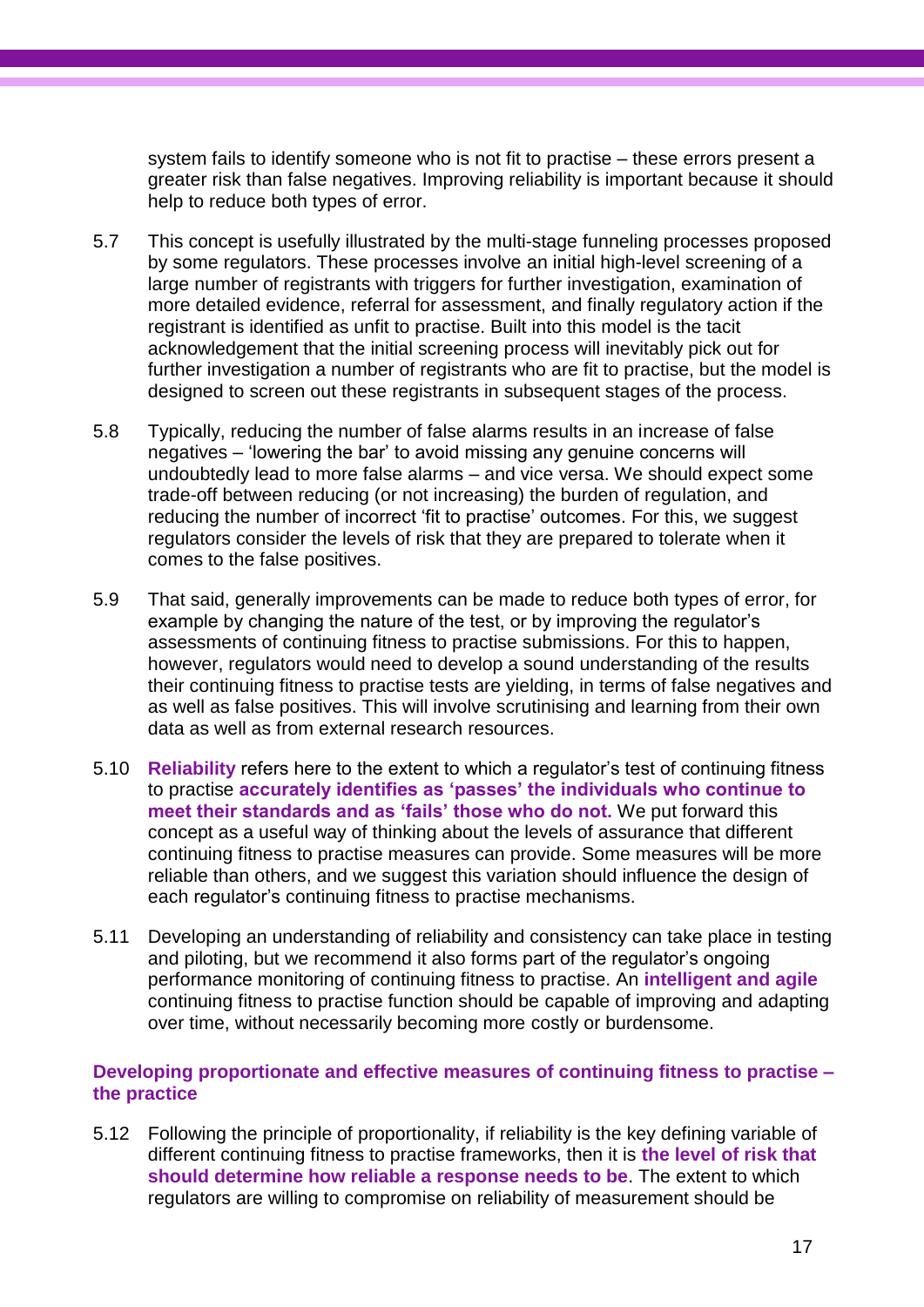determined by their assessment of what **level of risk they are prepared to tolerate**.

- 5.13 As we saw above, the risks presented by different professions are likely to differ in type, severity and prevalence, so the challenge faced by each regulator is different.
- 5.14 For a very high risk profession, it would be appropriate for a regulator to seek highly reliable ways of measuring registrants' continuing fitness to practise. Regulators of lower risk professions on the other hand may not need to have such high levels of confidence in their continuing fitness to practise decisions.
- 5.15 Effectiveness can be defined as the ability of a measure to achieve the desired result. On that basis, the question of whether a continuing fitness to practise framework is **effective** should be decided by **whether it is as reliable as it needs to be to mitigate the risks presented by the profession.**
- 5.16 Finally, in line with the Better Regulation Principles<sup>27</sup> of transparency and **accountability**, we feel it is important that the **public can understand the levels of assuranc**e these mechanisms can provide; there should also be transparency about **what lies behind these decisions** that determine how much regulatory force is needed to mitigate identified risks.

#### **In summary**

 $\overline{\phantom{a}}$ 

5.17 In the final section of this paper, we considered the theory of effective continuing fitness to practise measurement, and suggested that reliability of measurement might be a useful way to think about how effective a continuing fitness to practise model is. We went on to apply the all-important principle of proportionality to this, by recommending that regulators ensure that the levels of assurance of continuing fitness to practise they seek are appropriate to the level of risk presented by the profession.

<sup>27</sup> [http://www.bis.gov.uk/policies/bre/principles-of-regulation.](http://www.bis.gov.uk/policies/bre/principles-of-regulation) Accessed 15/10/12.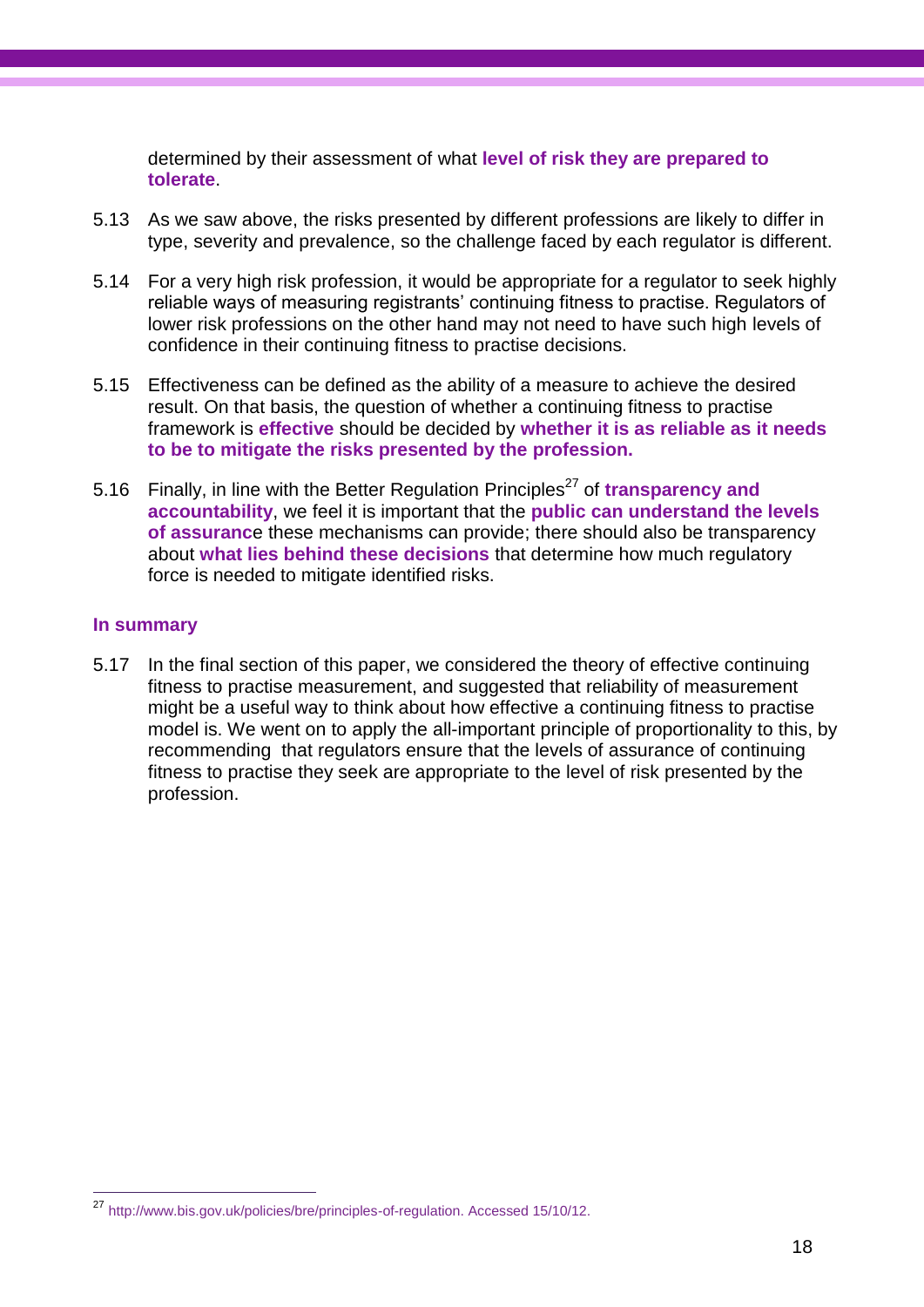# 6. Conclusion

- 6.1 At the time of writing, there was significant variation in the continuing fitness to practise proposals being developed by the regulators we oversee (see Annex 1). This reflects the range of professions they regulate as well as the different circumstances in which these professionals practise. We feel this is in keeping with everything we have put forward in this paper – there are many possible responses to the challenge of continuing fitness to practise, revalidation is just one of them.
- 6.2 The focus of this paper is the role that the regulation can, and we feel should play in supporting registrants to continue to meet the regulator's standards of professional conduct and competence. We hope that it may provide some useful guidance to regulators for the development and review of their continuing fitness to practise mechanisms.
- 6.3 We recognise the crucial role that professionalism can play in maintaining and improving standards of care and practice. However, regulators nevertheless have a duty to maintain the integrity of their register, and continuing fitness to practise seems likely to become the regulatory function that fulfills this role.
- 6.4 We have suggested in this paper that regulators may want to think about the effectiveness of their continuing fitness to practise measures in terms of how reliably they identify registrants who fail to meet their standards.
- 6.5 How reliable they need their continuing fitness to practise mechanisms to be should be determined by the seriousness and prevalence of the risks presented by each profession. When considering such risks, we should take a broad view, to encompass factors relating both to context and practise, and conduct as well as competence.
- 6.6 We also put forward the concept of a risk-based continuum on which potential continuing fitness to practise responses could sit, with revalidation at the top end, and other responses further down the scale. In our view, different professions sit at different points on this scale, and regulators may want to think about how their position(s) on this scale might influence their response(s). We hope that the approaches taken will be both intelligent and agile, making use of existing mechanisms where possible, and adapting in response to intelligence about their effectiveness and impact.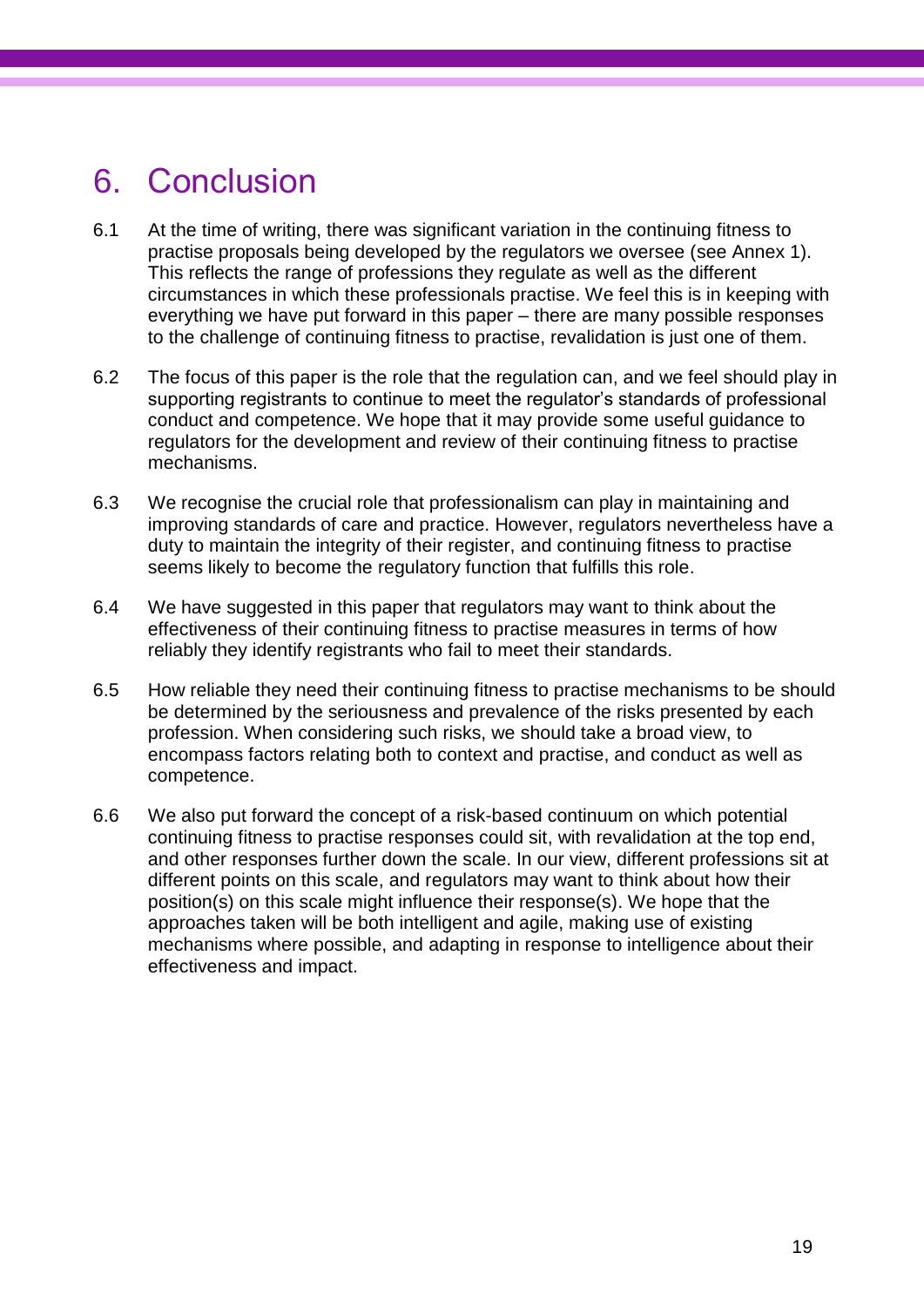# 7. Annex 1: health and care regulators' plans for continuing fitness to practise

*CHRE oversees nine health and social care professional regulators in the UK. This annex describes their plans for continuing fitness to practise.*

*These descriptions were confirmed as accurate by each of the regulators in November 2012.*

### **General Chiropractic Council**

In 2010, the GCC consulted on a revalidation scheme based on improving "sub-optimal outcomes". These proposals were developed from the research they commissioned into the risks of chiropractic, which focused on clinical risks. The responses to the consultation were not overly supportive and in March 2011 its Council decided not to proceed with these revalidation proposals on the grounds that they would not deliver sufficient demonstrable benefits.

In September 2011, the GCC set up a new Revalidation Working Group to take forward the revalidation work, reporting to Council on a regular basis. The Council formally recognised the need for it, as a regulator to assure the continuing fitness to practise of its registrants.

In June 2012, the GCC's Council stated that patient expectations and the views of key stakeholders should inform the proposals to be put to Council later in the year, and that a full consultation on a proposed revalidation scheme would be conducted during late 2012 – early 2013.

The GCC is in the process of developing proposals for consultation based on a broad definition of risk covering both conduct and competence, and informed by the work on patient expectations and the outcomes of its initial communication with key stakeholders.

The Council"s long-term aim is to introduce an effective and proportionate system for assuring chiropractors" continuing fitness to practise that will achieve the public"s confidence and enhance the quality of patients' care.

### **Useful links**

- Updates on the Council"s thinking on revalidation [http://www.gcc](http://www.gcc-uk.org/page.cfm?page_id=481)[uk.org/page.cfm?page\\_id=481](http://www.gcc-uk.org/page.cfm?page_id=481)
- Papers being considered by Council and Council's minutes [http://www.gcc](http://www.gcc-uk.org/page.cfm?page_id=1598)[uk.org/page.cfm?page\\_id=1598](http://www.gcc-uk.org/page.cfm?page_id=1598)

### **General Dental Council**

The GDC regulates seven dental professionals (dentists, dental nurses, dental hygienists, dental therapists, orthodontic therapists, dental technicians, clinical dental technicians). It is committed to developing a revalidation model for dentists that is "workable,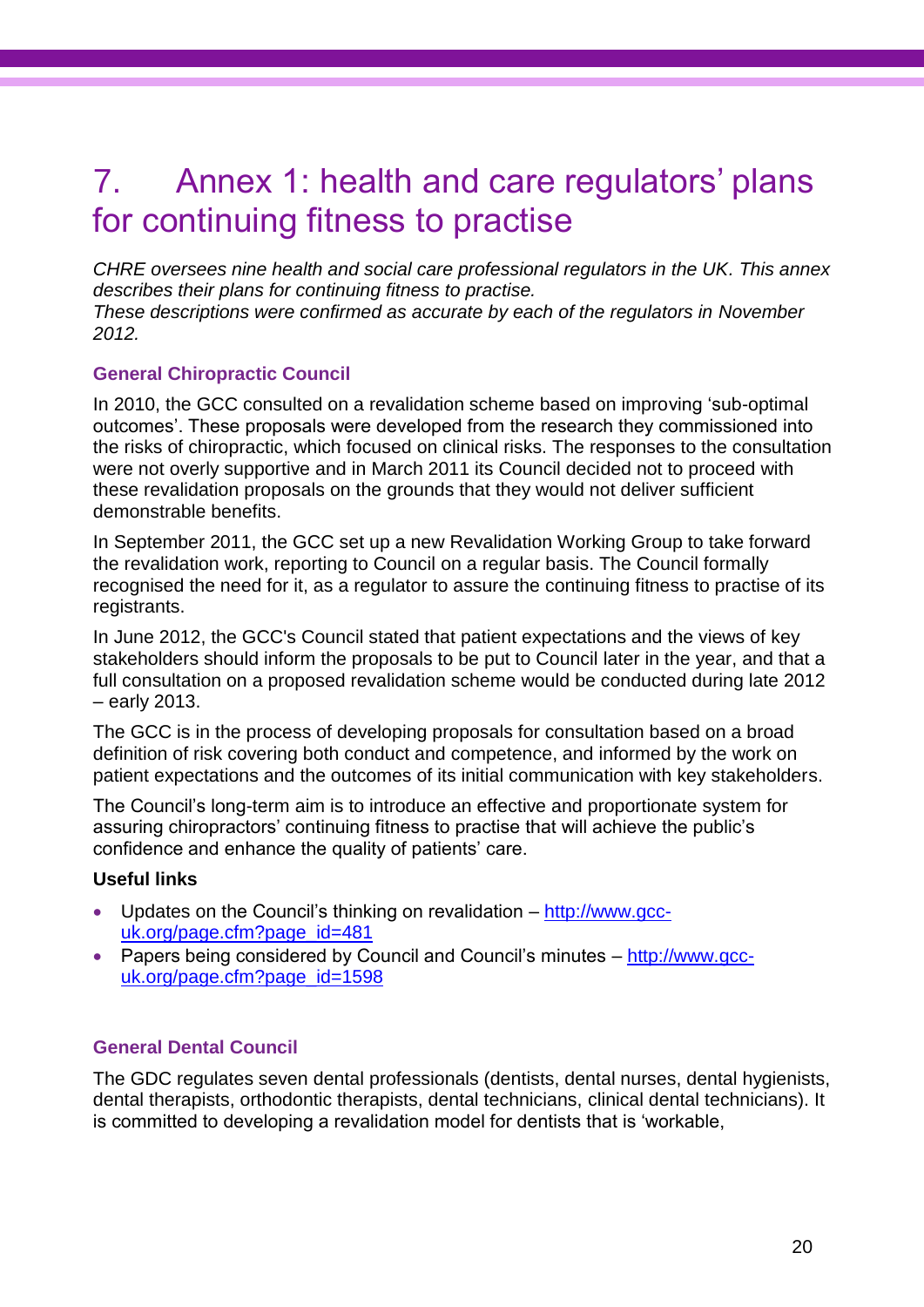proportionate and cost effective<sup>'28</sup>. It consulted on a set of revalidation proposals for dentists in late 2010 based on a three-stage process.

In April 2012 it held a national conference on "Maintaining Quality and Impact of CPD in Dentistry' in the context of continuing assurance of fitness to practise, and published an associated discussion document. There has been further extensive engagement with the dental sector on revalidation and CPD through regular presentations, an online survey and a call for views.

In response to the publication of Enabling Excellence, it is now consolidating its evidence base for revalidation in parallel with a thorough review of mandatory CPD requirements.

Some research has recently been undertaken into CPD, looking at the literature available in dentistry about effectiveness of CPD, and employer and registrant perspectives on CPD. The former report found some evidence of benefits of long-term, self-directed and planned CPD activity. The latter research report focused on perspectives on the GDC"s specific CPD framework, looking at how CPD is undertaken and what factors influence it. It found support for the main elements of the CPD framework, but recommended moving towards the recording of outcomes rather than just inputs. A proposed outcomes-based model of CPD linked to Standards for Dental Professionals and registration retention was opened for public consultation in late 2012.

In November 2012 a study commissioned by the GDC and delivered by the Picker Institute Europe considered the effectiveness of existing performance management and quality assurance tools in dentistry for indicating continuing fitness to practise. The GDC is also in the process of commissioning research into risks in dentistry.

It is currently intended that the introduction of new enhanced scheme of mandatory CPD, based on planning, reflection and learning outcomes, and linked to on-going registration, is a key step in providing further assurance of continuing practice of dental professionals. A fuller scheme of revalidation will continue to be developed and be introduced for dentists as appropriate once a new CPD scheme is embedded.

#### **Useful links**

 GDC revalidation webpages – [http://www.gdc](http://www.gdc-uk.org/Dentalprofessionals/Revalidation/Pages/default.aspx)[uk.org/Dentalprofessionals/Revalidation/Pages/default.aspx](http://www.gdc-uk.org/Dentalprofessionals/Revalidation/Pages/default.aspx)

### **General Optical Council**

In 2009, the GOC commissioned extensive research into the risks of the optical profession. The research highlighted two categories of risk areas: adverse events, which are competency issues that can present a risk to patients, and the contextual factors that can have an effect on the likelihood or severity of the risk.

The researchers recommended<sup>29</sup> that revalidation should focus on improving decisionmaking in the higher risk areas through focused training requirements, that areas of lower risk could be addressed through an enhanced CET scheme, and that revalidation could include an interactive element.

 $\overline{a}$ <sup>28</sup> [http://www.gdc-uk.org/Dentalprofessionals/Revalidation/Pages/default.aspx,](http://www.gdc-uk.org/Dentalprofessionals/Revalidation/Pages/default.aspx) accessed 20/03/12

<sup>29</sup> Europe Economics, March 2010, *Risks in the optical profession: A report for the General Optical Council*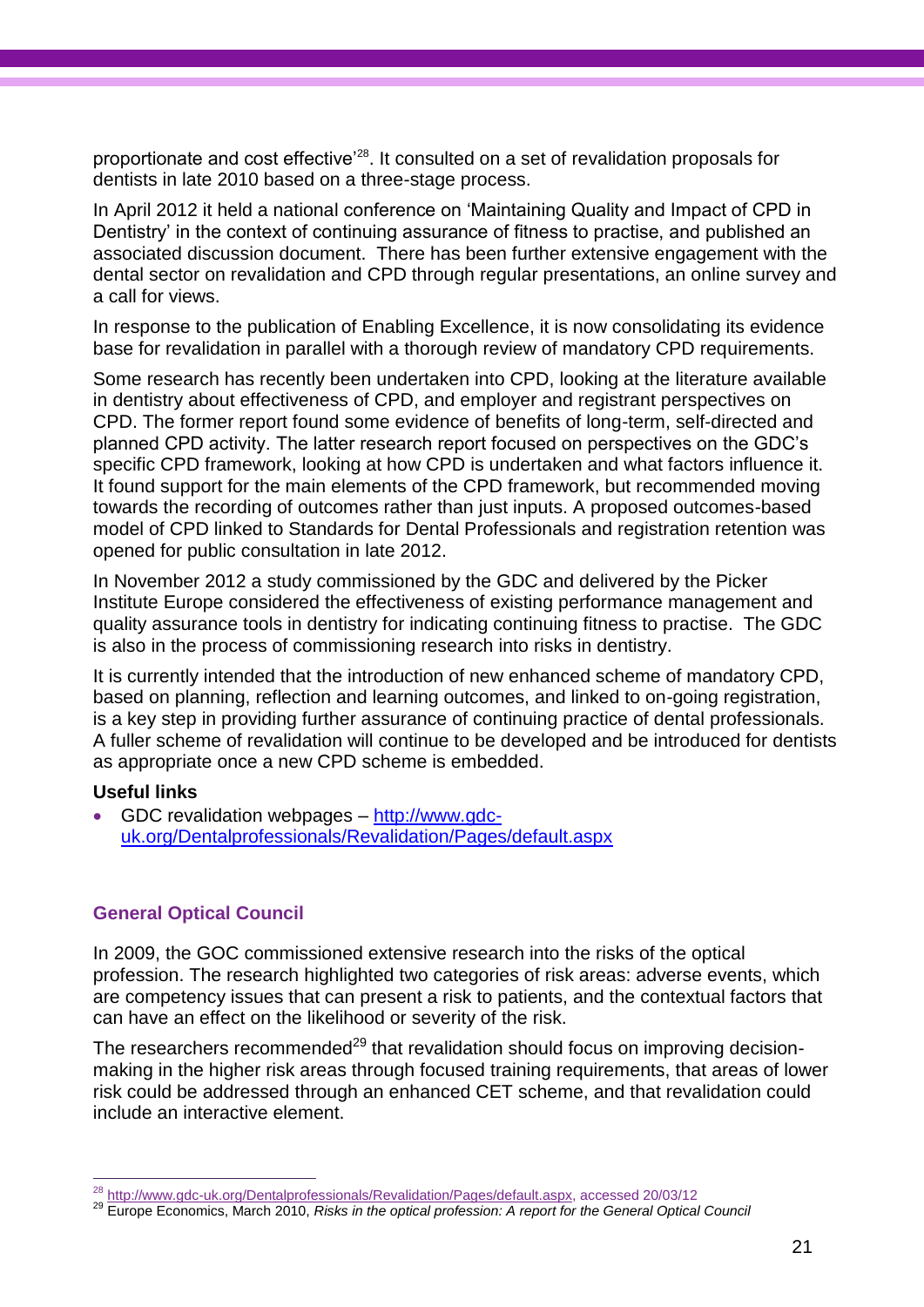The GOC also carried out a number of consultation events<sup>30</sup> and incorporated the feedback obtained from patients, public and other stakeholders at these events into their proposals. In 2010 and 2011 the GOC conducted further research into the use of appraisal, patient feedback, the effectiveness of its existing CET Scheme and the impact of undertaking CPD on changing behaviour.

The GOC used the research findings to formulate a business case to enhance its CPD scheme to respond to the risks identified. The enhanced CPD scheme stipulates a minimum number of CPD points and compulsory learning topics based on the GOC standards of competence and conduct for each of its registrant group. Registrants are required to undertake 50% of their activity in interactive learning methods and it is compulsory to participate in peer review.

All CPD activities are accredited by the GOC in advance with greater weight given to activities involving discussion with peers and reflection on own and others practise than self study and distance learning. It also will show less leniency towards non-compliance than at present with registrants progress being tracked annually and failure at end of the 3 years cycle resulting in the registrant failing to be able to demonstrate their continued fitness to practise and therefore at risk of being removed from the Register.

The GOC will introduce its enhanced Continuous Education and Training (CET) scheme on 1 January 2013.

#### **Useful link:**

Enhanced CET webpage: [http://www.optical.org/en/our\\_work/Education/enhanced-cet](http://www.optical.org/en/our_work/Education/enhanced-cet-post--2012/index.cfm)[post--2012/index.cfm](http://www.optical.org/en/our_work/Education/enhanced-cet-post--2012/index.cfm)

### **General Osteopathic Council**

Following the publication of *Trust, Assurance and Safety* in 2007, the GOsC consulted on a revalidation scheme in 2009<sup>31</sup> from which emerged a model  $32$  consisting of a four-stage process, the first of which is a self-assessment. The other three stages constitute an escalation of measures for submissions that are deemed not to have met the required standards.

Since then, the GOsC has developed its thinking to focus on enhancing quality as well as meeting minimum standards and is undertaking a year-long pilot to produce a scheme which supports osteopaths to demonstrate continually that they are up to date and fit to practise (as opposed to a one point-in-time fixed assessment).

Osteopaths typically work in independent practice – without teams or employers – and usually operate as a point of first contact for patients. Research has shown that complaints to the regulator and to insurers comprise both conduct and competence issues (see adverse events below). The GOsC has therefore explored a scheme which enhances both the regulatory role and the individual role to make up for the absence of teams or employers, and which looks across all the standards for registration.

Being aware of the limits of competence and being able to refer are key components of practice and using evidence to inform a self-assessment is important in this context. The

<sup>30</sup> [http://www.optical.org/goc/filemanager/root/site\\_assets/revalidation/revalidation\\_consultation\\_report.pdf,](http://www.optical.org/goc/filemanager/root/site_assets/revalidation/revalidation_consultation_report.pdf)

<sup>31</sup> [http://www.osteopathy.org.uk/uploads/revalidation-for-osteopaths.pdf,](http://www.osteopathy.org.uk/uploads/revalidation-for-osteopaths.pdf) accessed 03/04/12

<sup>32</sup> [http://www.osteopathy.org.uk/uploads/revalidation\\_poster.pdf](http://www.osteopathy.org.uk/uploads/revalidation_poster.pdf)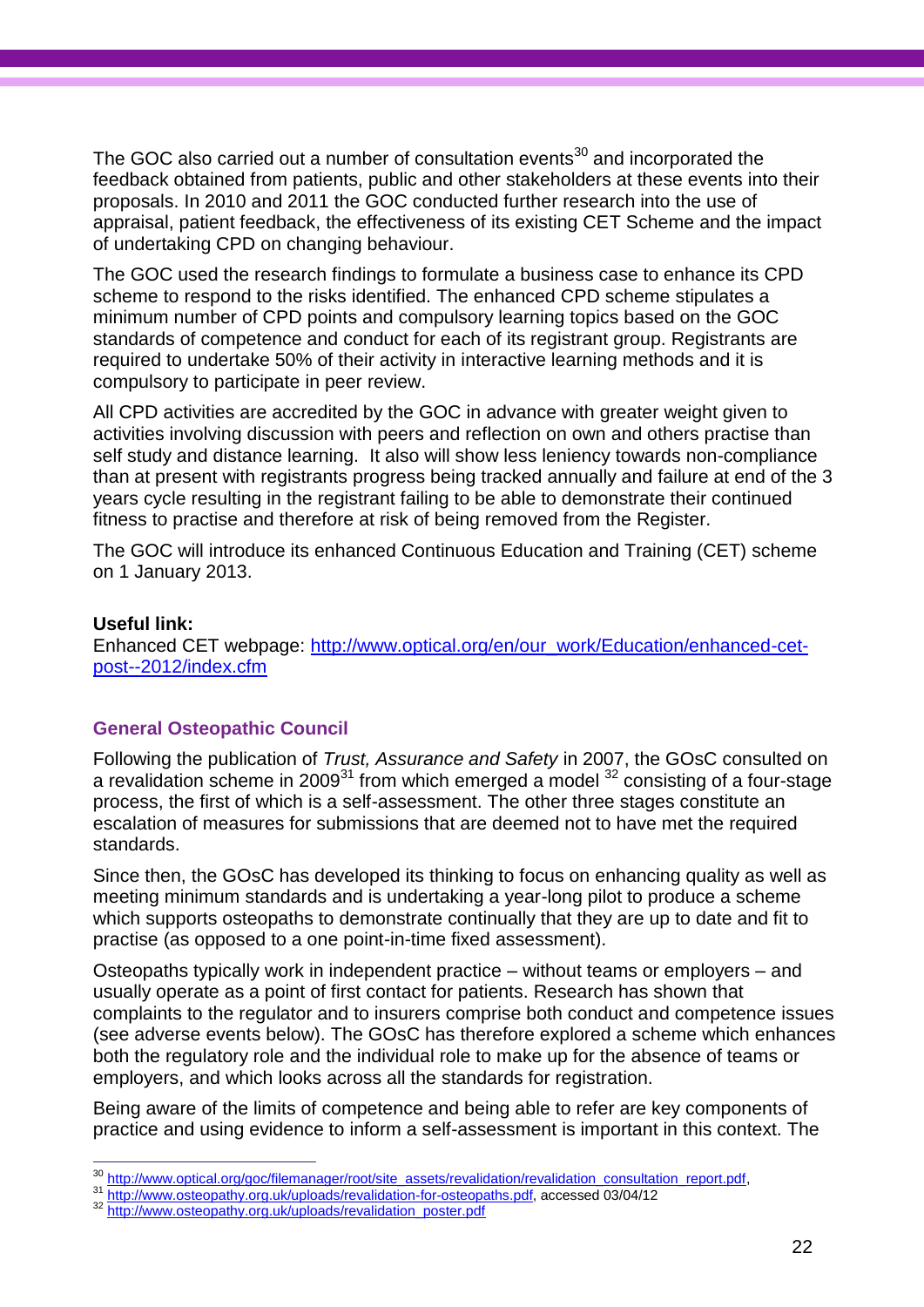GOsC has commissioned a series of projects about risk in osteopathy which were coming to fruition at the time of writing. These findings will be incorporated into an independent evaluation and impact assessment of our revalidation pilot to support an understanding of proportionality and patient safety in the context of osteopathy.

The GOsC is developing its thinking in two ways:

- It is piloting a self-assessment scheme with approximately 10% of its registrants. The standards for the revalidation pilot are the Osteopathic Practice Standards – the core standards for registration. Assessment criteria have been developed. The participants in the pilot are required to produce a variety of objective and subjective evidence to demonstrate they meet all the standards. An independent evaluation and impact assessment, due for publication in the spring of 2013, of the scheme will explore the costs and benefits and proportionality of the approach in osteopathy.
- It is also exploring how the existing CPD scheme might be enhanced to better support osteopaths to demonstrate that they are up to date and fit to practice through its CPD Discussion Document. The Document looks at what makes CPD effective in osteopathy and how it might be enhanced. The responses will be analysed and published in the spring of 2013.

Detailed proposals for regulating continuing fitness to practise in osteopathy should be published in the spring of 2013 for further consultation.

## **Useful links**

- CPD Discussion Document (September 11 to September 12) [http://www.osteopathy.org.uk/uploads/cpd\\_discussion\\_document\\_public.pdf](http://www.osteopathy.org.uk/uploads/cpd_discussion_document_public.pdf)
- Revalidation Poster outlines the background to the development of the scheme (October 2010)- [http://www.osteopathy.org.uk/uploads/revalidation\\_poster.pdf](http://www.osteopathy.org.uk/uploads/revalidation_poster.pdf)
- Revalidation Pilot Poster outlines how the pilot is working (September 2011) [http://www.osteopathy.org.uk/uploads/revalidation\\_pilot\\_poster.pdf](http://www.osteopathy.org.uk/uploads/revalidation_pilot_poster.pdf)
- Adverse Events Research (2008 to 2012) <http://www.osteopathy.org.uk/resources/research/Adverse-events-studies/>
- Patient Expectations Research (2009 to 2010) [http://www.osteopathy.org.uk/resources/research/Osteopathic-Patient-Expectations-](http://www.osteopathy.org.uk/resources/research/Osteopathic-Patient-Expectations-OPEn-study/)[OPEn-study/](http://www.osteopathy.org.uk/resources/research/Osteopathic-Patient-Expectations-OPEn-study/)
- Evaluating the revalidation scheme including costs, benefits and proportionality <http://www.osteopathy.org.uk/practice/Revalidation/Research/>

Revalidation Pilot Manual (September 2011) – the Revalidation Pilot Participation Manual consists of the following:

- **Part 1**: About the pilot [http://www.osteopathy.org.uk/uploads/part1\\_about\\_the\\_pilot.pdf](http://www.osteopathy.org.uk/uploads/part1_about_the_pilot.pdf)
- **Part 2:** Guidelines for osteopaths seeking revalidation (revalidation pilot) http://www.osteopathy.org.uk/uploads/part2\_quidelines\_for\_osteopaths\_seeking\_revali [dation\\_pilot.pdf](http://www.osteopathy.org.uk/uploads/part2_guidelines_for_osteopaths_seeking_revalidation_pilot.pdf)
- **Part 3**: Osteopathic Practice Standards [http://www.osteopathy.org.uk/uploads/osteopathic\\_practice\\_standards\\_public.pdf](http://www.osteopathy.org.uk/uploads/osteopathic_practice_standards_public.pdf)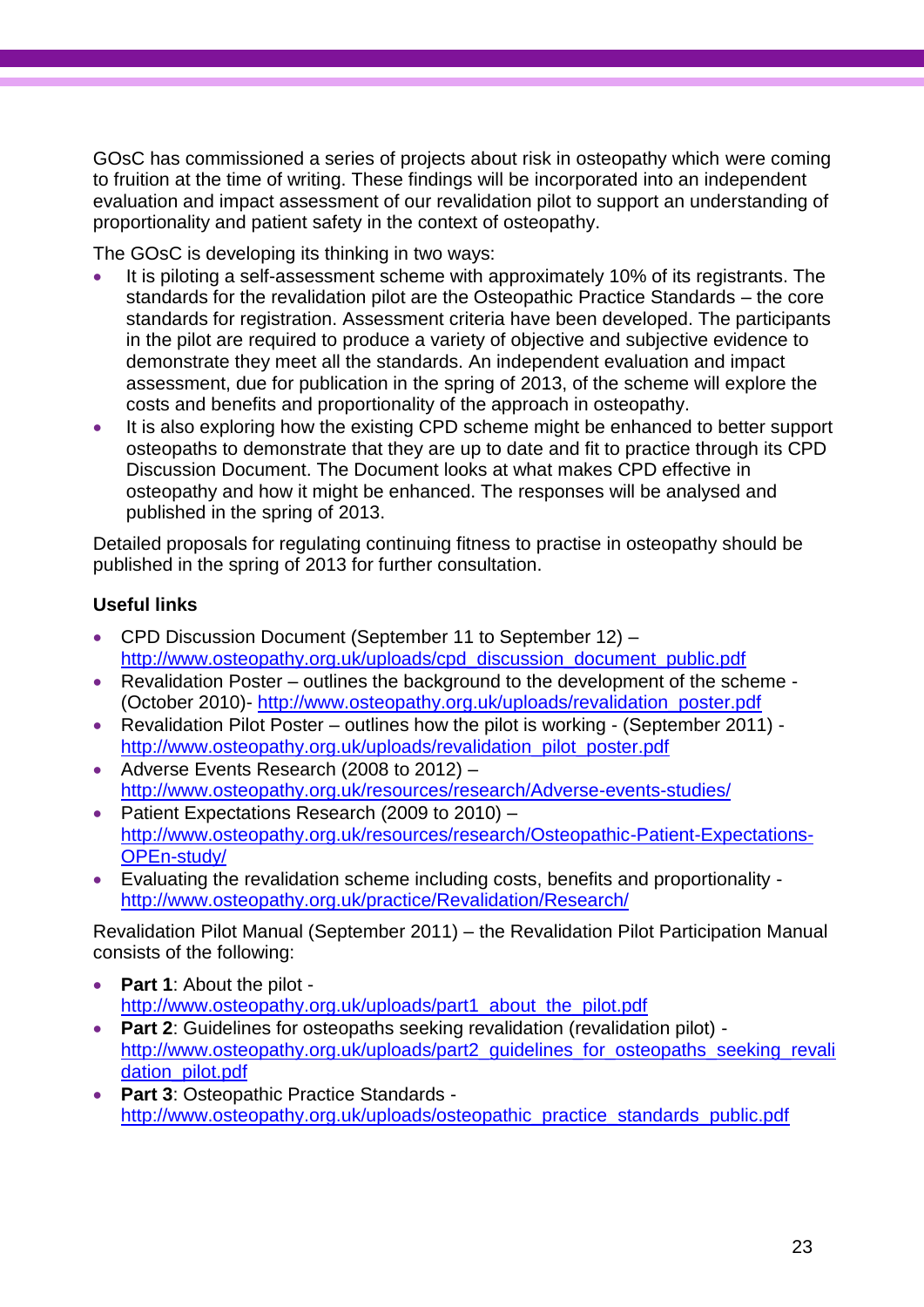#### **General Medical Council**

The GMC is on track to introduce revalidation at the end of 2012. At this point, responsible officers and other medical leaders will be required to revalidate in order to maintain their licence to practise. By 2018, all licensed doctors will have undergone revalidation to maintain their licence.

Revalidation is the process by which licensed doctors will periodically demonstrate that they remain up to date and fit to practice. Licensed doctors must participate in revalidation in order to maintain their licence. The licence was introduced in November 2009, and revalidation will enable the GMC to control access to the practice of medicine based on the outcomes of individual revalidation decisions.

The revalidation framework relies on local appraisals, to which doctors must contribute a portfolio consisting of six different pieces of evidence: continuing professional development, quality improvement activity, significant events, feedback from colleagues, feedback from patients, and a review of complaints and compliments.

It is the role of the responsible officer to make a recommendation to the GMC, based on the appraisal outcomes and any other information available to them, about whether or not the doctor is up to date and fit to practise.

The GMC will carry out its own checks to ensure no other concerns have been raised about that doctor. If this is the case, the doctor is revalidated and they continue to hold their licence to practise.

#### **Useful links:**

- The Good Medical Practice Framework for appraisal and revalidation, which translates the key guidance into a set of domains for doctors and appraisers to use in appraisal – [www.gmc-uk.org/doctors/revalidation/revalidation\\_gmp\\_framework.asp](http://www.gmc-uk.org/doctors/revalidation/revalidation_gmp_framework.asp)
- Guidance on the supporting information doctors have to bring [www.gmc](http://www.gmc-uk.org/doctors/revalidation/revalidation_information.asp)[uk.org/doctors/revalidation/revalidation\\_information.asp](http://www.gmc-uk.org/doctors/revalidation/revalidation_information.asp)
- New guidance for ROs (intended as a live online document as we will be updating it frequently) – [www.gmc](http://www.gmc-uk.org/FINAL_Responsible_Officer_Protocol_16.08.2012.pdf_49621408.pdf)[uk.org/FINAL\\_Responsible\\_Officer\\_Protocol\\_16.08.2012.pdf\\_49621408.pdf](http://www.gmc-uk.org/FINAL_Responsible_Officer_Protocol_16.08.2012.pdf_49621408.pdf)

#### **General Pharmaceutical Council**

The GPhC is committed to introducing revalidation to require pharmacists and pharmacy technicians to demonstrate their continuing fitness to practise. They have decided to proceed with this work on the grounds that it may act as a catalyst for improving practice.

They set up a Task and Finish Group in February 2011 to advise their Council on how best to take forward the revalidation agenda. They were tasked with considering the outputs from the Royal Pharmaceutical Society of Great Britain (the previous pharmacy regulator) on revalidation, the terminology to describe what the GPhC was trying to achieve, revalidation in the context of the risks in pharmacy practice, and approaches taken by other regulators.

This led the GPhC Council to agree a definition of revalidation as:

"*The process by which assurance of continuing fitness to practise of registrants is provided and in a way which is aimed primarily at supporting and enhancing professional practice*."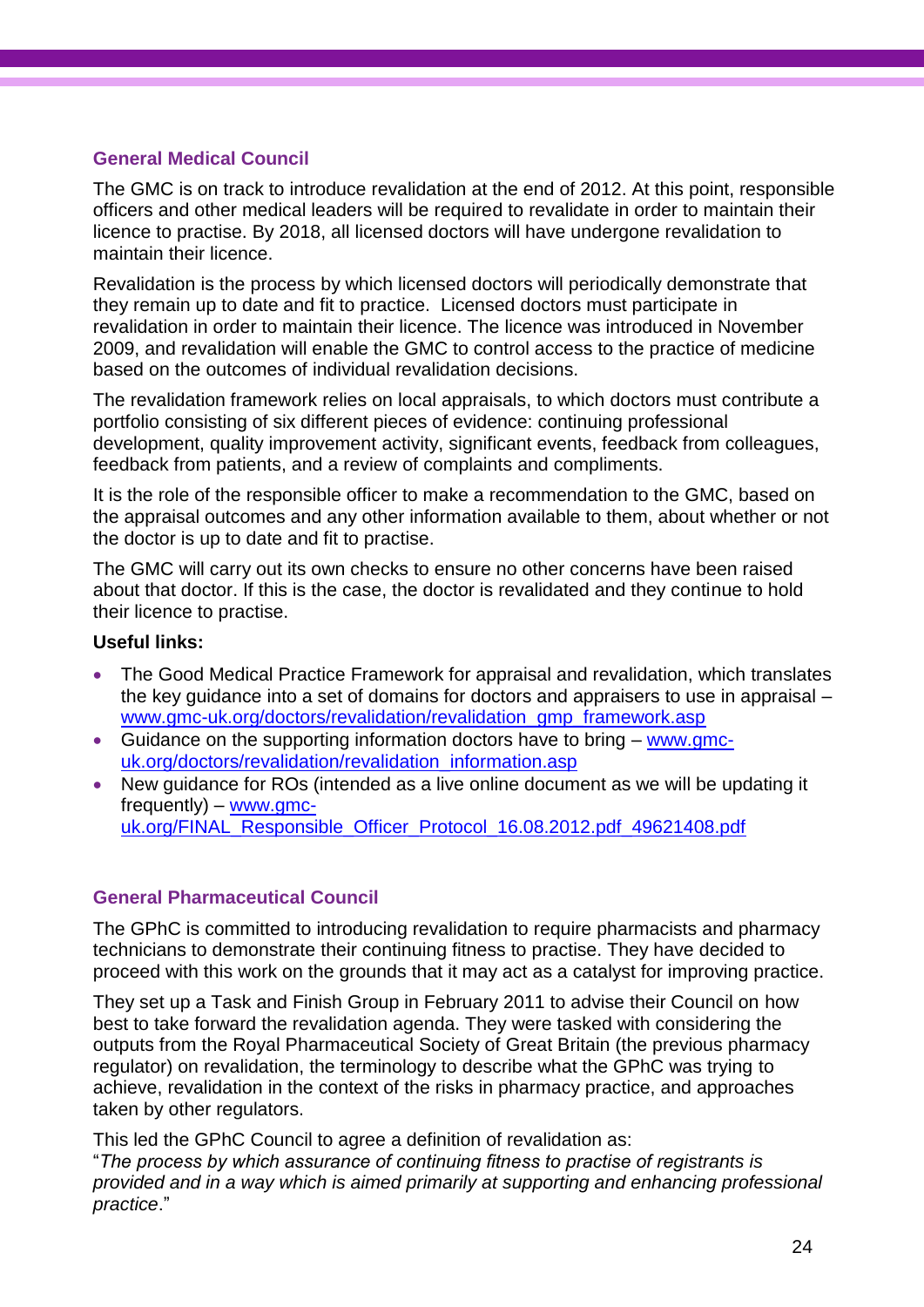A number of high level principles for revalidation have also been agreed, and the GPhC is committed to building on these principles as a basis for taking forward revalidation development. To inform the development of its proposals, it held an event in July 2012 for stakeholders, including pharmacists, pharmacy technicians, and patients and public representatives. The event enabled discussion of the principles of revalidation, and focused on sources of information and evidence, and the types of assessment and standards that would be relevant for revalidation, including existing systems that potentially could contribute.

How the GPhC"s revalidation mechanisms would relate to its existing CPD requirements has yet to be decided. Its CPD scheme is based on a reflective cycle, as set out in the requirements made by the CPD standards and CPD framework.

#### **Useful documents**

- Recommendations from the Task and Finish Group GPhC Council Meeting paper January 2012 – [http://pharmacyregulation.org/sites/default/files/Revalidation%20Recommendations%2](http://pharmacyregulation.org/sites/default/files/Revalidation%20Recommendations%20from%20the%20RG%20-%20Council%20January%202012.pdf) [0from%20the%20RG%20-%20Council%20January%202012.pdf](http://pharmacyregulation.org/sites/default/files/Revalidation%20Recommendations%20from%20the%20RG%20-%20Council%20January%202012.pdf)
- CPD requirements [http://www.pharmacyregulation.org/regulatingpharmacy/educationandprofessionaldeve](http://www.pharmacyregulation.org/regulatingpharmacy/educationandprofessionaldevelopment/continuingprofessionaldevelopmentcpd/index.aspx) [lopment/continuingprofessionaldevelopmentcpd/index.aspx](http://www.pharmacyregulation.org/regulatingpharmacy/educationandprofessionaldevelopment/continuingprofessionaldevelopmentcpd/index.aspx)

## **Health and Care Professions Council**

When considering the question of continuing fitness to practise in 2008, the HCPC (formerly HPC) found that the majority of its cases concerned conduct and lack of professionalism rather than competence, and that revalidation might not be the most appropriate response to the risks posed by their registrants.

They suggested that "further regulation [in the area of continuing fitness to practise] was not necessary for the professions regulated by the HPC", but identified a number of areas for further investigation.

They subsequently embarked on an extensive programme of work to understand the risks posed by their registrants, and how they can address them. A key focus of this work so far has been professionalism as a means of preventing the risks. The HCPC is also in the process of analysing its FtP and CPD data to determine the common characteristics of the registrants who fail to meet their Standards.

The HCPC"s CPD framework does not specify the amount of learning that must be undertaken. Registrants who are audited must report on the CPD they have undertaken and how they feel it has benefited their practice and service users.

### **Useful links:**

- Continuing Fitness to Practise: Towards an evidence based approach to revalidation <http://www.hcpc-uk.org/publications/research/index.asp?id=207>
- Revalidation paper, HCPC Council meeting, 29 March 2012 [http://www.hpc](http://www.hpc-uk.org/aboutus/committees/archive/index.asp?id=606)[uk.org/aboutus/committees/archive/index.asp?id=606](http://www.hpc-uk.org/aboutus/committees/archive/index.asp?id=606) (click on enclosure 08)

### **Nursing and Midwifery Council**

The NMC"s initial proposals for revalidation were signed off by Council in 2011 and have been refined following a UK-wide engagement exercise with around 2,000 stakeholders.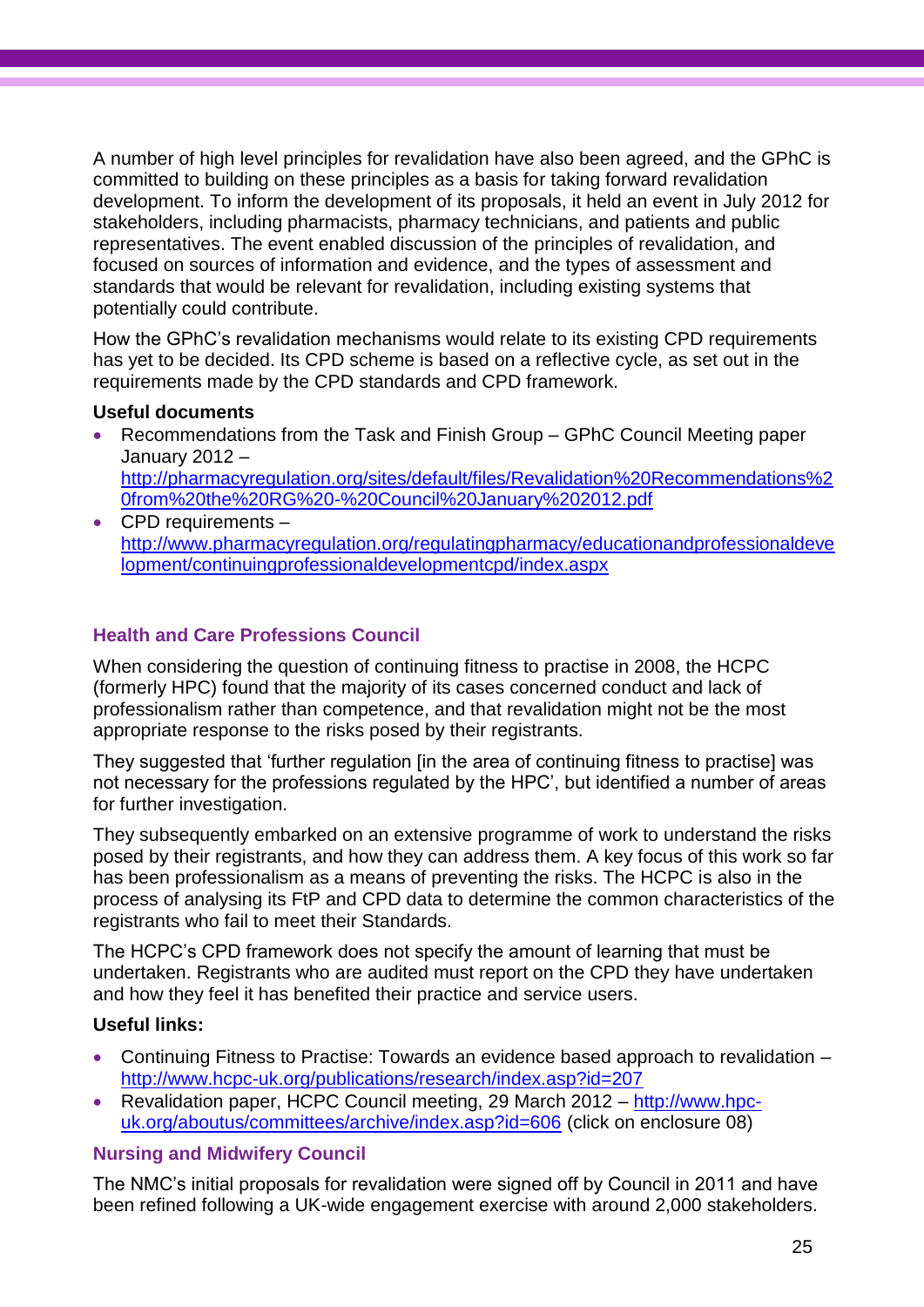The NMC remains committed to introducing revalidation, but other priorities mean that this will happen no earlier than 2015.

The NMC model relies on its existing legislation at the outset but aims to provide greater assurance that registrants are upholding standards of proficiency and the code, and remain fit to practise, by introducing new post registration standards and enhancing the renewal of registration process. All nurses and midwives must complete this process every three years to stay on the register.

Nurses and midwives will be required to comply with new "revalidation standards". These will emphasise that it is their responsibility to maintain their continuing fitness to practise. The standards will compel registrants at the point of renewal to demonstrate that they have:

- Complied with the Code (NMC"s standards of conduct, performance and ethics)
- Met the standards of proficiency relevant to their part(s) of the register and ensured that their skills and knowledge remain up to date and relevant to their practice
- Engaged in CPD that has a positive impact on patient safety and well being
- Obtained third party confirmation that they have met these standards, which may include evidence of employer appraisals, supervision meetings for midwives (and for nurses where these exist, for instance in Northern Ireland), peer review and patient or user feedback.

A sample of nurses and midwives will be selected for audit from the group that is due to renew its registration. If the evidence they submit is not deemed sufficient to demonstrate compliance, they will be offered the opportunity for remediation. If remediation is unsuccessful or not taken up, their application to renew will not be granted and their registration will lapse. There will be a right of appeal. The revalidation sample is likely to include a random stratified element and a targeted element, the latter based on risk hypotheses that will be tested through comparison with the generality of registrants. This approach will enable the NMC to develop a sounder picture of risk and its mitigation over time.

#### **Useful links**

 NMC revalidation page - [http://www.nmc-uk.org/Nurses-and-midwives/Developing](http://www.nmc-uk.org/Nurses-and-midwives/Developing-standards-and-guidance/Revalidation/)[standards-and-guidance/Revalidation/](http://www.nmc-uk.org/Nurses-and-midwives/Developing-standards-and-guidance/Revalidation/)

#### **Pharmaceutical Society of Northern Ireland**

The PSNI has considered the question of revalidation, and commissioned research into the risks of the pharmacy profession. The research found that patient-facing roles and returners to practice presented the greatest risks, and recommended that any revalidation scheme should be based on a set of practice standards, and make use of CPD in a riskbased model.

The current Council of the PSNI remains committed to ensuring the continuing fitness to practise of its registrants, although it has not formulated explicit plans, as a completely new Council will be appointed on 1st October 2012 following amendment to the legislative framework. The current Council is in the process of putting its CPD framework on a statutory footing as a consequence of legislative reform.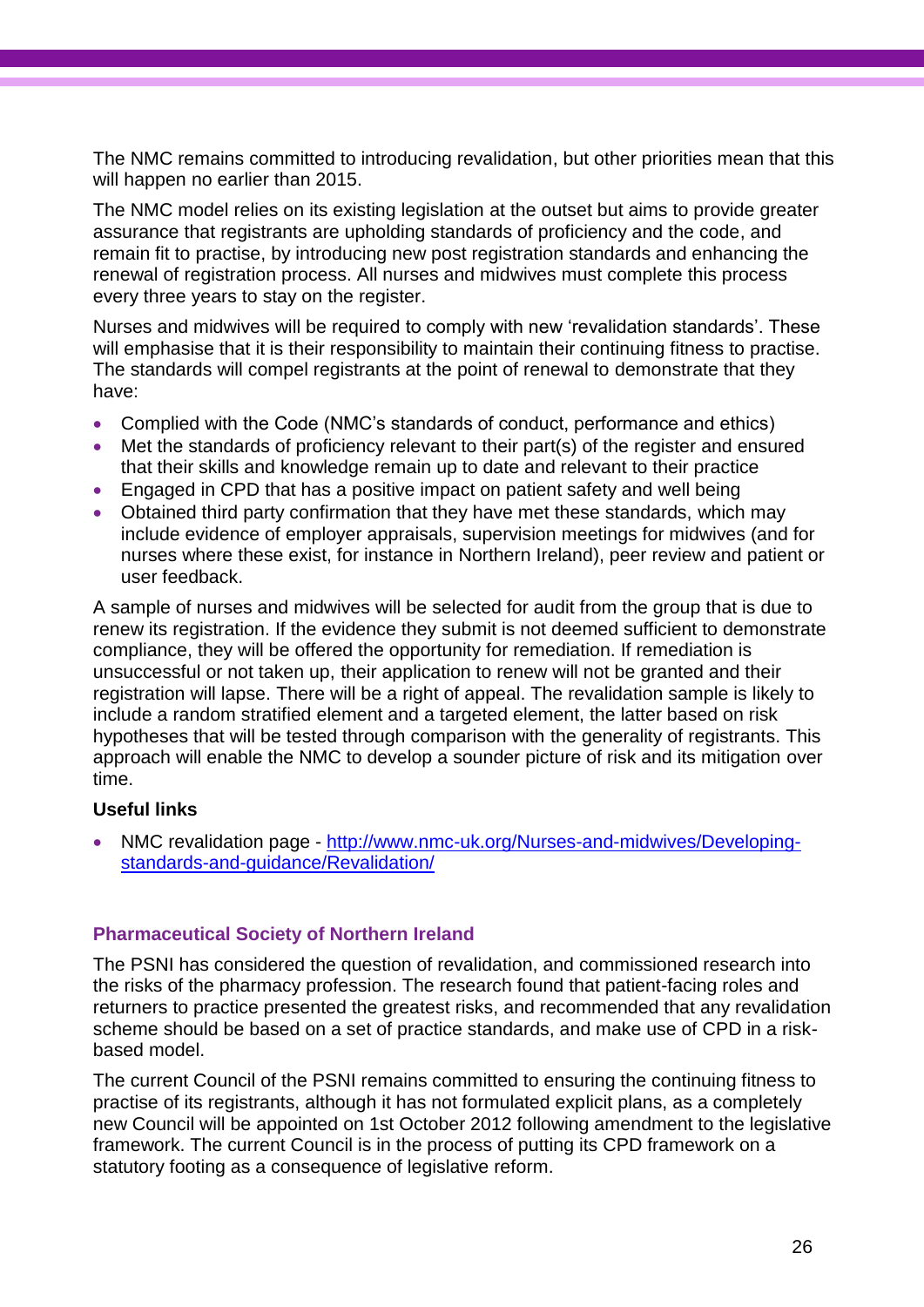The new Council, currently in shadow form, has committed to entering dialogue with the Department of Health, Social Services and Public Safety in relation to the Department"s policy on continuing fitness to practise for pharmacists in Northern Ireland, recognising that their approval would be required before introducing the necessary legislation to support any new model.

#### **Useful links**

• PSNI revalidation webpage – [http://www.psni.org.uk/professionals/continuing](http://www.psni.org.uk/professionals/continuing-professional-development/revalidation.php)[professional-development/revalidation.php](http://www.psni.org.uk/professionals/continuing-professional-development/revalidation.php)